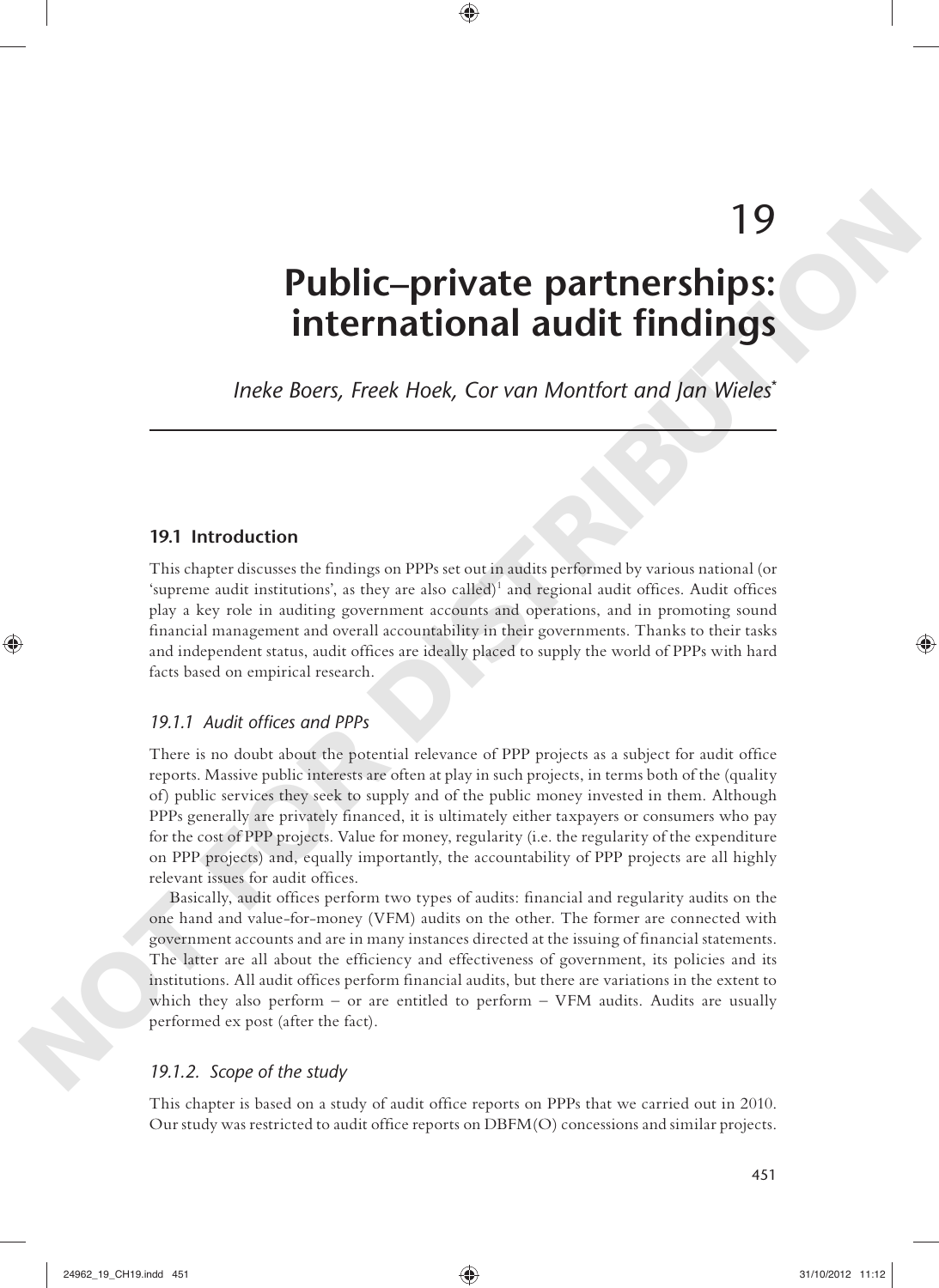Design, Build, Finance and Maintain (Operate) Projects are concessions under which the DBFM(O) aspects of a project (often infrastructural or a public utility) are contracted out to private- sector partners, usually under 25–30-year contracts and paid for by user or availability fees. In other words, no account was taken of audits of other types of PPPs, such as publicprivate alliances and conventional contracts (for example, outsourcing contracts) between public-sector and private-sector parties.

⊕

The main objects of our study were separate reports on PPP projects, or reports in which the PPP aspect played a key role. This meant that most of the reports we examined were on VFM audits. For this reason, the attention given to PPPs in regularity audits or audits directed at issuing financial statements on accounts published by public bodies was largely left aside. The distinction between regularity audits and VFM audits does not mean that no regularity aspects can come up in VFM audits.

The focus of this study lies on reports published by audit offices on PPP projects performed by the *national* government. During our research, we encountered a number of interesting studies by audit offices operating at regional (provincial or state) level. Where relevant, we have included their findings in our report.

We did not beforehand limit our study to a given period of time. Most of the reports we traced were published between 2000 and 2010, with the bulk appearing in the years 2008 and 2009. Our study was concluded mid-November 2010.

#### *19.1.3 Study method*

The reports used for this study originate from three sources: some were sourced directly from our international contacts, others were found on websites maintained by the various audit offices and others were provided in response to a mailing we distributed asking for information on PPP audits. In total we looked at 58 audit offices this way.

In the end we collected 48 relevant reports published by 21 audit offices (including both national and regional audit offices) in 13 countries. The number of audit offices around the world to have published reports on PPPs is not particularly large. We limited our study to reports or summaries of reports published in Dutch, English, German, French or Spanish. Most audit offices have versions of their websites in one of these languages, mostly English. Our survey may not include all relevant audit office reports in relation to PPPs. But we do believe that the picture our study paints is fairly representative for the findings of audit offices on PPPs. private section particular, manife unitarities the state contract and patients by the contract section of the contract and contract and contract and contract and the contract and contract and the contract and the contract

In this study we refer to 38 of the 48 reports we used. Not because the others are not relevant, but because they don't add new findings and conclusions to those we give in this chapter. Also, referring to a certain report in this chapter does not imply that the same topic is not raised in another report; the various citations are just meant to illustrate the topic. There is a great similarity in findings and a great unanimity in standards and conclusions of the various audit offices.

Our analysis of the reports we collected shows, not surprisingly given the nature of the role played by audit offices, that most audit offices took a fairly critical attitude to PPPs. Although some reports do contain positive findings on PPP projects (e.g. Australia, New South Wales 2006; Australia, Victoria 2008), as a consequence this study concentrates on areas in which there is scope for improvement. But our study does not mean to give conclusions or an opinion on the use or sense of PPPs.

## 19.1.4 Reports on PPPs and audit offices

Our study covers audit reports from the following audit offices.

452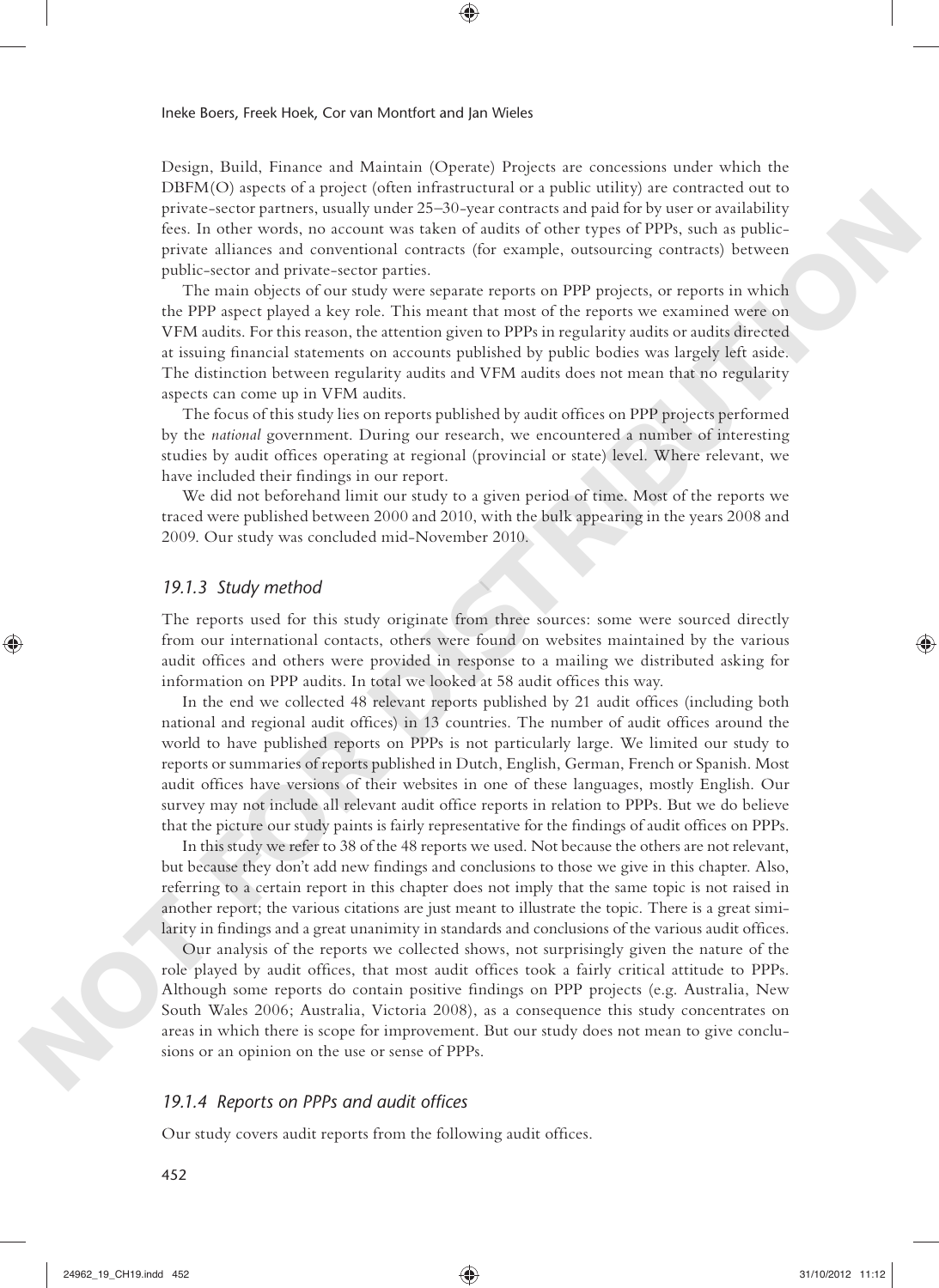| Country (province<br>or state) | Audit office                                                           | Website                                    | Number of<br>reports<br>included in<br>study |
|--------------------------------|------------------------------------------------------------------------|--------------------------------------------|----------------------------------------------|
| Austria                        | Österreichische Rechnungshof                                           | www.rechnungshof.gv.at                     | 1                                            |
| Australia, New South<br>Wales  | The Audit Office of New South<br>Wales                                 | www.audit.nsw.gov.au                       | 2                                            |
| Australia, Victoria            | Victorian Auditor-General's<br>Office                                  | www.audit.vic.gov.au                       | 2                                            |
| Belgium                        | Rekenhof - Cour des<br>Comptes - Rechnungshof                          | www.ccrek.be                               |                                              |
| Canada, Alberta                | Office of the Auditor General<br>of Alberta                            | www.oag.ab.ca                              | 3                                            |
| Canada, Novia Scotia           | Office of the Auditor General<br>Nova Scotia                           | www.oag-ns.ca                              | 2                                            |
| Canada, Ontario                | Office of the Auditor General<br>of Ontario                            | www.auditor.on.ca                          | 1                                            |
| Canada, Quebec                 | Vérificateur général du Québec www.vgq.gouv.qc.ca                      |                                            | 2                                            |
| Czech Republic                 | Nejvyšší kontrolní úřad                                                | www.nku.cz                                 | 1                                            |
| Germany, Baden-<br>Württemberg | Rechnungshof Baden-<br>Württemberg                                     | www.rechnungshof.baden-<br>wuerttemberg.de | 1                                            |
| Germany, Bayern                | Bayerischer Oberster<br>Rechnungshof                                   | www.orh.bayern.de                          | 1                                            |
| Germany, federal level         | Bundesrechnungshof                                                     | www.bundesrechnungshof.de                  | 3                                            |
| Hungary                        | Állami Számvevőszék                                                    | www.asz.hu                                 | 5                                            |
| India                          | <b>Comptroller and Auditor</b><br>General of India                     | www.cag.gov.in                             | 8                                            |
| Ireland                        | Office of the Comptroller<br>and Auditor General                       | www.audgen.gov.ie                          | 2                                            |
| Lithuania                      | Valstybės kontrolė                                                     | www.vkontrole.lt                           | 1                                            |
| The Nederlands                 | Algemene Rekenkamer                                                    | www.rekenkamer.nl                          | 3                                            |
| UK                             | National Audit Office                                                  | www.nao.gov.uk                             | 2(72)                                        |
| USA, New York                  | Office of the State Comptroller, www.osc.state.ny.us<br>New York State |                                            | $\overline{2}$                               |
| USA, Virginia                  | Auditor of Public Accounts,<br>Commonwealth of Virginia.               | www.apa.virginia.gov                       |                                              |
| USA, federal level             | United States Government<br>Accountability Office (GAO)                | www.gao.gov                                | 3                                            |

 $\bigcirc$ 

Table 19.1 Audit offices and reports

Most reports originate from Europe (22). Our list does not include any reports from South America or Africa. The UK's National Audit Office is by far the biggest producer of reports on PPPs, having published a total of 72 such reports on private finance initiatives, including a survey document of which we made extensive use for the purpose of our own study (UK 2009). Also several reports deal with more then one PPP project.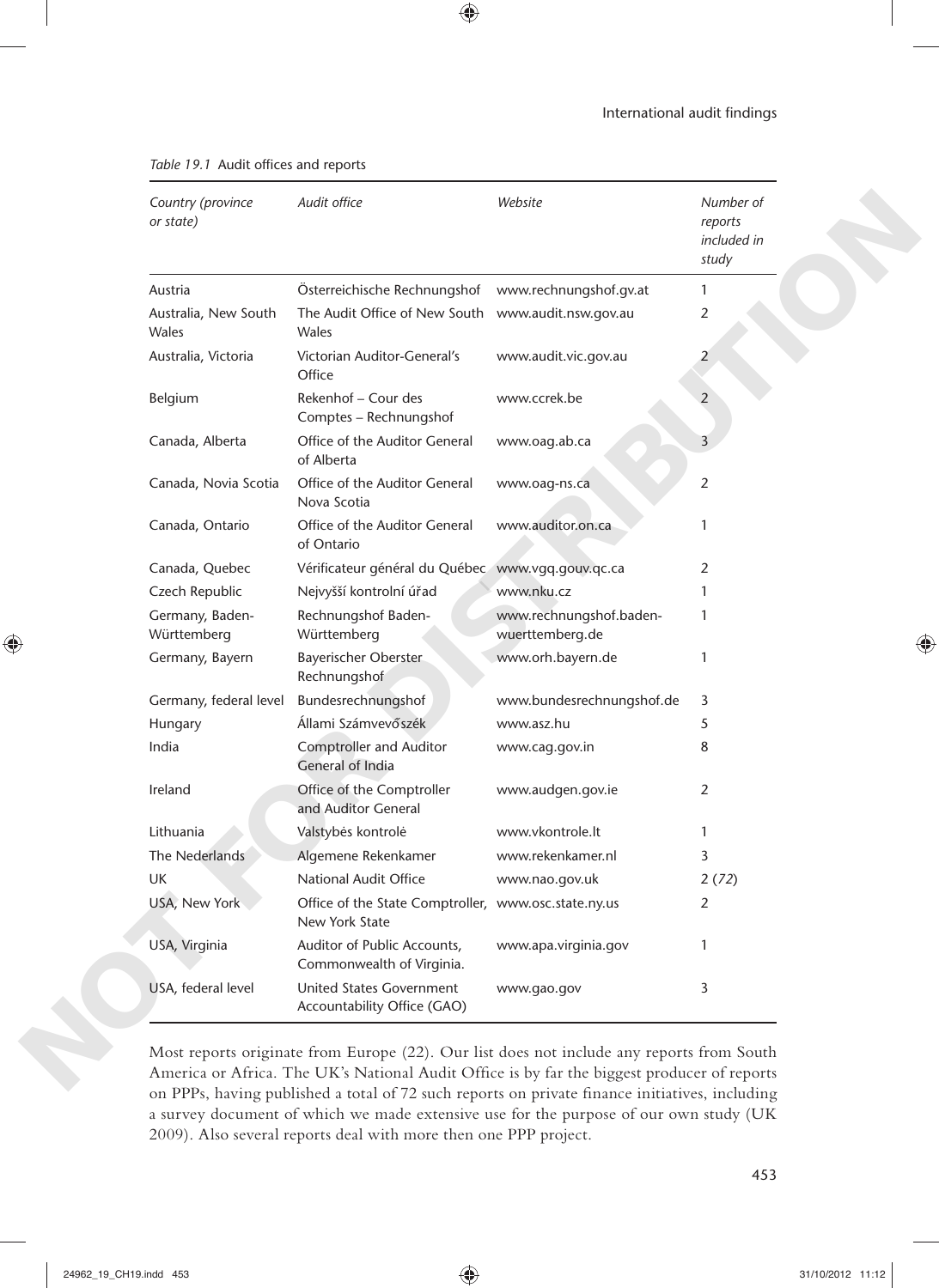So what possible explanations can there be for the unavailability – or availability, as the case may be – of audit reports? Although this is not an aspect that we examined during our study the following factors – apart from the chosen method of stock- taking – may conceivably play a role:

◈

- the national policy on PPPs: i.e. the number of PPP projects actually performed in the country in question;
- the mandate: certain audit offices may have mandates limited to perform only financial audits, or they may be subject to certain other restrictions in terms of their ability to perform VFM audits;
- priorities: audit offices may tend to focus on short-term public spending and, in parallel with this, assume that the degree of (financial) risk associated with PPP projects is relatively low;
- expertise: the complexity of PPP projects and the lack of specialist expertise available to the audit office in question.

## *19.1.5 Format of the chapter*

This chapter sets out the findings of audit offices on:

- the pre-contract stage;
- financing and costs;
- contract management;
- political accountability;
- the evaluation of PPP projects;
- the policies and conditions that need to be fulfilled for PPPs to be successful.

The chapter ends with a number of concluding remarks on PPP and comments on the role played by audit offices in this connection.

## **19.2 The pre- contract stage**

This section discusses the findings of audit offices on:

- the use of an added value test for assessing a PPP;
- the design of added value tests, and it's inherent limitations;
- the way added value tests are used in practice, and the supporting evidence;
- the procurement phase.

## *19.2.1 Added value tests: not always used*

Government policy in many countries is to ascertain whether carrying out projects, often of an infrastructural nature, as a PPP generates any added value compared with a situation in which the same project were to be performed by government. Despite this, a number of audit offices have found that such a comparison is not always made. In the Flanders region of Belgium, for example, the Belgian Court of Audit found that the public- sector contracting authority only very rarely performs an added value test to support its decision to have a given project performed either in PPP or traditional procurement (Belgium 2009: 12). The same applies to projects in India, Hungary, Canada and Lithuania examined by the relevant national audit offices: the decision to have the project performed by a PPP was not found to be **Notion of the main of the set of the set of the set of the set of the set of the main of the set of the set of the set of the set of the set of the set of the set of the set of the set of the set of the set of the set of**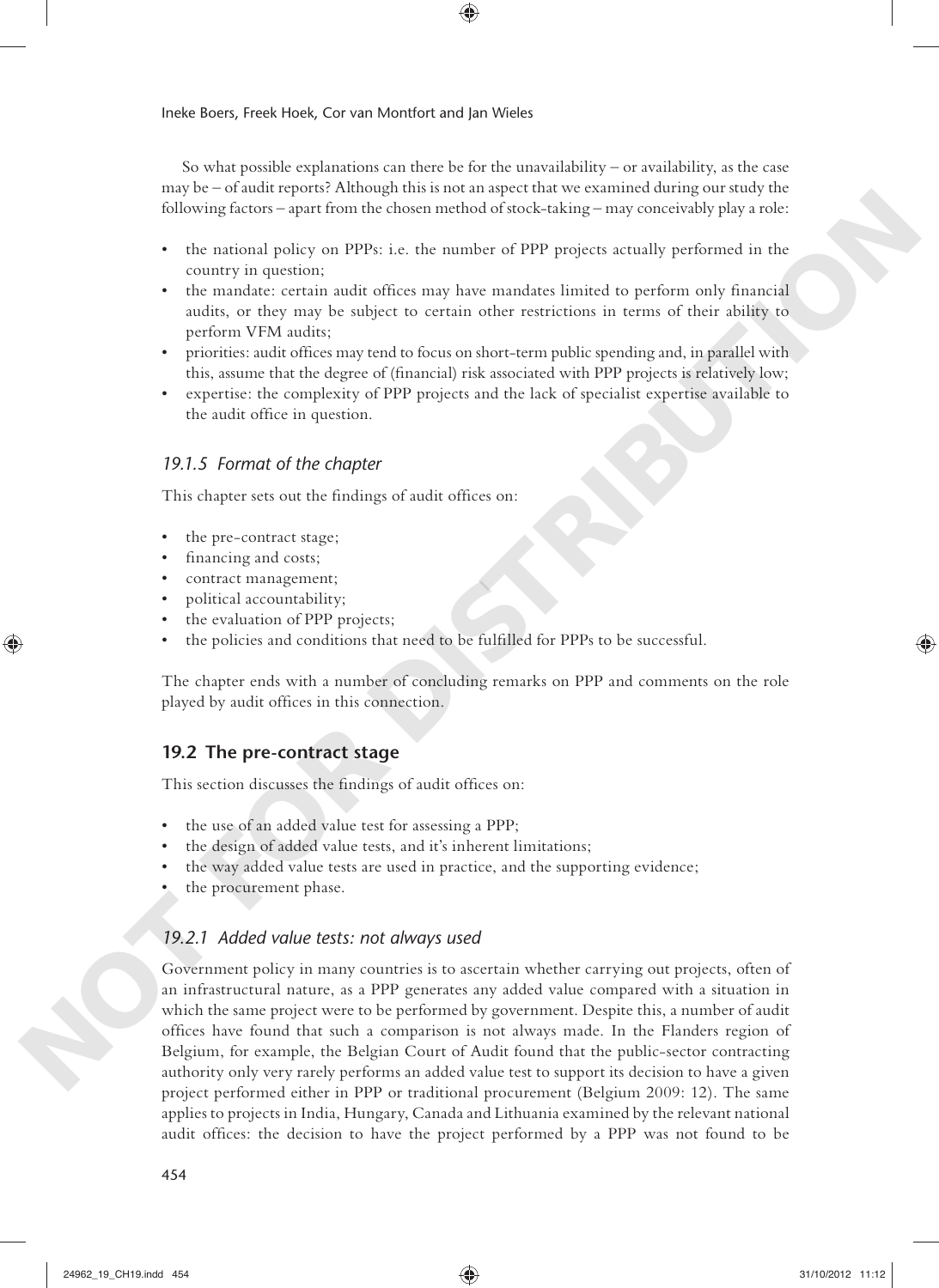supported by any hard evidence (India 2008a: 39, 2008b: 9; Hungary 2006: 2–3, 2007a: 1; Canada, Ontario 2008: 104; Lithuania 2008).

⊕

It was the government of the day that decided to follow the public–private partnership approach.  $[...]$  The costs and benefits of alternative procurement approaches, including traditional procurement, were not adequately assessed.

(*Canada, Ontario 2008: 104*)

One possible explanation for the absence of these added value tests may be a desire to ensure that the financing for the projects in question is kept off the balance sheets (see section 1.3). In that case, using a PPP or an alternative form of private-sector financing is no longer a question of choice, but a precondition for the project.

## *19.2.2 Added value tests: inherent limitations*

In the majority of countries on which audit office reports were available, added value testing – often performed in the form of a Public Sector Comparator (PSC) – did appear to form part of the standard procedure. Although there is a broad consensus that added value tests are 'useful tools', many audit offices are critical about the way in which they are used, pointing to certain *inherent limitations* that decision- makers tend to ignore in practice.

*First of all*, the results of an added value test depend (in part) on certain arbitrary assumptions and estimates of a large number of parameters whose value is uncertain. Examples of these include the scale and monetary value of risks (see section 3.2) and the discount rate used. The latter is the rate of interest used to calculate the net present value of the costs and benefits of a long-term investment project. In many cases, audit offices found that the discount rate applied was either too high or too low. They also noted that, the higher the discount rate, the more preferable a PPP seemed as compared with a conventional public- sector alternative, and vice versa. It was the government of the day that devided to follow the public-private partonchic approache, 1....) The cost and bosofies of others are two the set of the set of the set of the set of the set of the set of the set of

It is recognized that the higher the discount rate used to convert to today's dollars the cash flows associated with the two options, the more the PPP will appear preferable over a conventional public sector method, and conversely, because the PPP method permits for the spreading out of expenses over a longer period than does the conventional method. (*Canada, Quebec 2009: 16*)

This could result in a situation in which an excessively high discount rate is used without good reason (Canada, Quebec 2009: 16).

The same mechanism applies to the amount and rating of the transferred risk to the concessionaire. The higher this is and the higher the discount rate the higher the added value of the PPP. The Austrian Court of Audit found in the PSC for a road project an inexplicable high transferred risk value compared to other countries and a consequently high added value for the PPP (Austria 2010: 33–7).

One of the problems at the choice of the discount rate is the absence of any sector-specific PSCs, which means that discount rates cannot be set with the specific circumstances of the sector in question in mind. The US Government Accountability Office notes in this connection that 'discount rates used in PSCs to calculate the present value of future streams of revenue may be arbitrarily chosen by the procuring authority if not mandated by the government' (USA 2008: 54).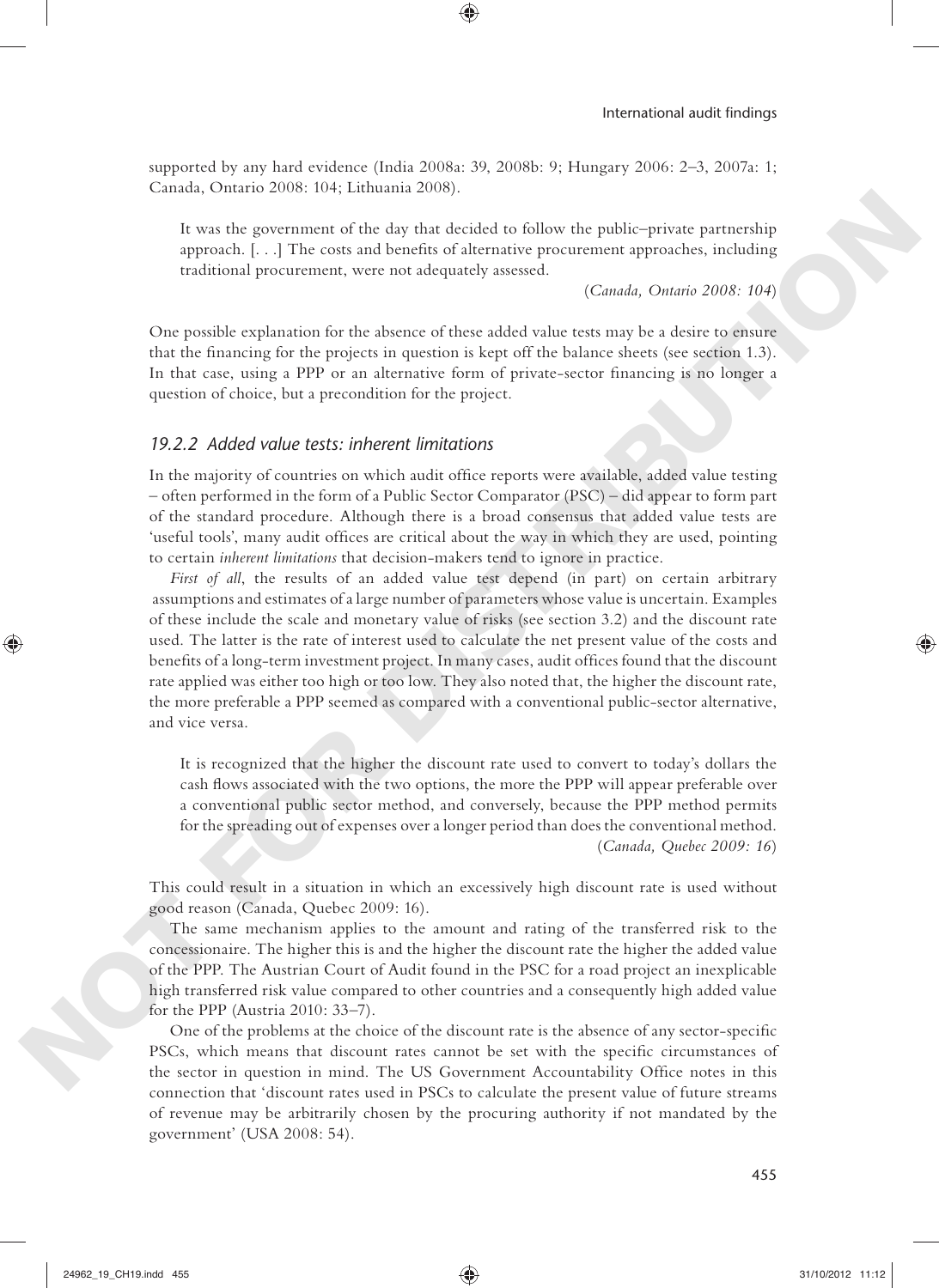Also, the long- term nature of PPPs (the contract periods are usually 25–30 years) does not add to the reliability of added value tests. This restriction is often neglected in administrative and political communications, and hence in the decision- making procedure. Also decisions are often based on a best-case scenario, without taking the worst-case into account. For example, in a report on the construction of a high- speed rail link, the Netherlands Court of Audit claimed that ministers were acting too hastily in writing to parliament about the project's 'proven added value', and stressed that this 'added value' was merely 'the highly uncertain result of a theoretical exercise' (The Netherlands 2002: 62).

⊕

*Second*, an added value test may not take certain costs into account. Our analysis of audit reports shows, however, that only a relatively small number of audit offices we looked at took account of the extra cost resulting from the use of new types of outsourcing as compared with the cost of conventional forms of outsourcing. The UK's National Audit Office is one of the few audit offices to point to this additional cost, which it says includes the additional cost incurred in raising loans and risk capital (i.e. equity and subordinate debt), a risk premium, transaction costs, the cost of complex tendering procedures and contract management costs (UK 2009: 22). The Netherlands Court of Audit also refers to transaction and management costs that are not factored into the cost of PPPs (The Netherlands 2002: 23, 62). and political commutations, and hande describes the decision making procedure. Also decisions and handel commutations, and handel commutations of a large-system and the commutation of a large-system and the extent of the

*Third* (and this is a fundamental point), added value tests are economic models that offer hardly any scope for factors of a qualitative or strategic nature. The Auditor General of Quebec (Canada) states in this connection that 'other factors, which are hard or impossible to quantify from a financial standpoint, may have an impact on the value of the options, and these advantages and drawbacks must be reviewed' (Canada, Quebec 2009: 17).

In the business cases of Montreal's University Health Centers, the qualitative analyses do not deal much with the drawbacks which the PPP method could entail (example: the uncertainty of the transfer of risks, the long- term survival of the private consortium, the flexibility to meet the needs) and the advantages of the conventional method.

(*Canada, Quebec 2009: 17*)

In other words, the outcome of an added value test should not be the sole factor that is taken into consideration when deciding in principle whether or not to opt for a DBFM(O) contract. As the UK's National Audit Office points out:

like any financial model, they cannot be relied upon as a sole source of assurance. Strategic issues can outweigh considerations of pure cost efficiency, but are unconvincing if they appear as *post hoc* rationalizations. They need to be clearly stated at the outset and built into the procurement process. When assessing private finance projects, we expect the public authority to have considered carefully whether there are strategic advantages or disadvantages from using private finance, such as: the need for a development to be operational by a particular date; the ability to access scarce skills; the desire of supporting particular parts of industry; the need for flexibility; or the inability to commit to long term current spending. (*UK 2009: 21*)

## *19.2.3 Added value tests: often not enough supporting evidence*

The UK's National Audit Office concludes that there is practical evidence to show that added value tests are prone to mistakes, manipulation and misuse (UK 2009: 20). Computational

456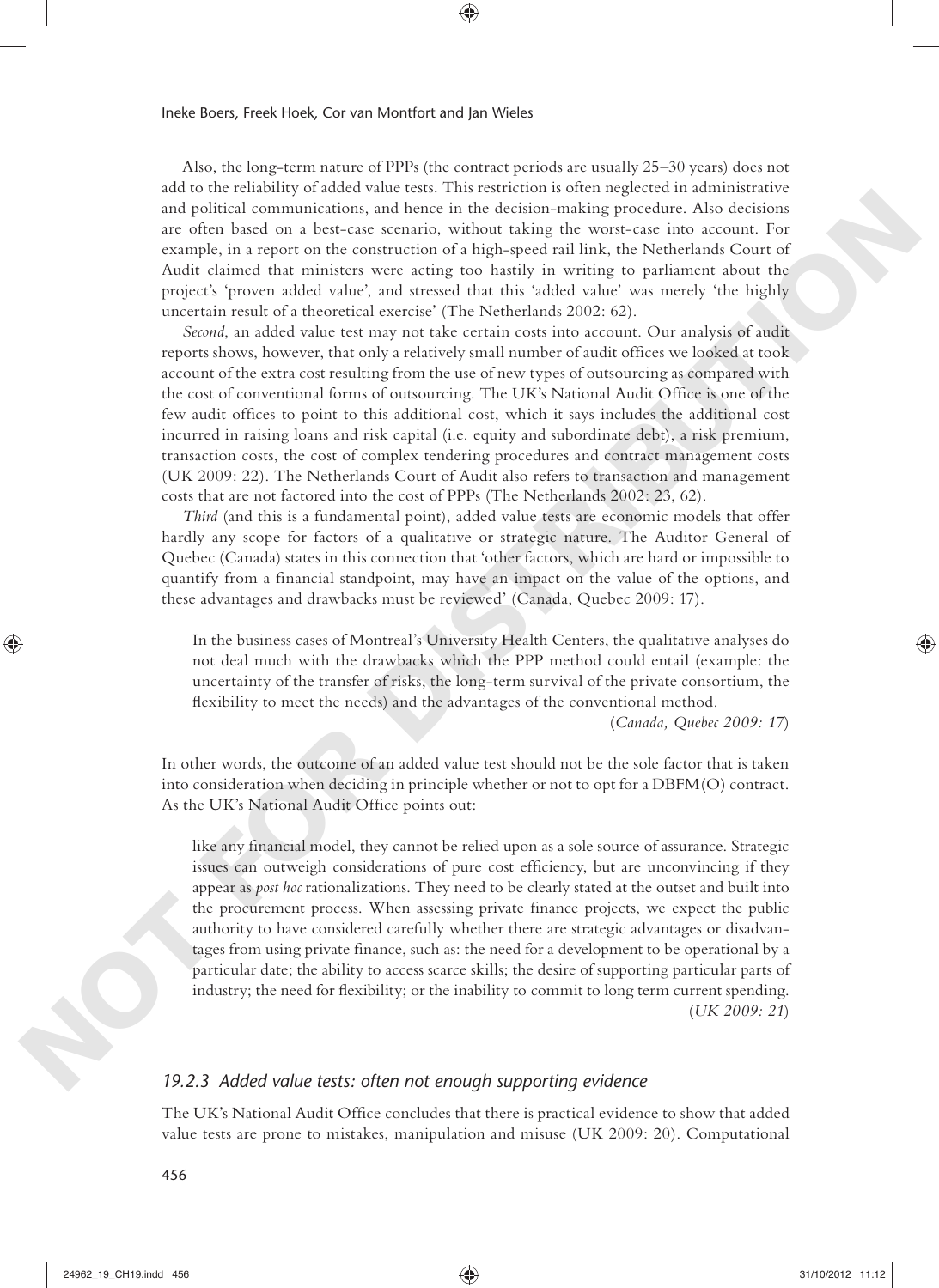errors, inaccurate estimates of parameters and the lack of good benchmarks may sometimes result in a PSC painting an overly flattering picture (Ireland 2004: 11–12). Equally, certain costs may be wrongly included in the cost of a public- sector project approach, or they may be overestimated (Canada, Ontario 2008: 104–5). Also, for instance, the estimate for the future use made of a road may be too optimistic (Austria 2010: 48). Because projects generally have a long life, even very slight variations in estimates can have massive financial consequences.

⊕

Another important observation is that the advantages of a particular proposal are often stressed without actually comparing the proposal with an alternative option, such as a fully conventional procurement and construction process (Belgium 2009: 34; Germany 2009: 41). The German Court of Audit emphasizes the importance of such a comparison (Germany 2009: 17–18). In some cases, the private- sector performance of a project in the form of a DBFM(O) contract is compared with fully traditional public procurement, but not with other options such as DB or turn- key contracts (Canada, Quebec 2009: 16).

It is interesting to wonder *why* so much goes wrong when added value tests are used. In certain cases, the PSC was conducted amid an overriding impression that it had already been decided that the outcome would be positive. Clearly, such an atmosphere is not conducive to the reliability of the test. At the same time, one should acknowledge the extreme difficulty of making a careful comparison between DBFM(O) contracts and their more traditional procurement counterparts. This is because of the large number of unknowns, the long life of the project, the high cost of mitigating the risks involved, and the difficulty of making accurate projections of future market prices. The problem is compounded by the absence of comparative data. Reliable figures are needed in order to calculate the cost of maintaining conventional building projects, and these should be based on the cost of comparable projects. Unfortunately, data on the latter may not be transparent, or it may prove that the projects themselves are not comparable (Germany, Baden-Württemberg 2009: 6, 40; Austria 2010: 24–5). can so me be wrong bindalad in the case of a public sector pojects, or they may be oversimated (Canada, Ontario 2008: 104-95). Also, for ansation, the casimize for the particle for a result of a root don't be the particle

Nonetheless, notwithstanding the many criticisms levelled at added value tests, there is no reason to conclude that  $DBFM(O)$  contracts are by definition based on flimsier arguments or less reliable data than other types of contract. There is, after all, a shortage of studies comparing the merits of DBFM(O) contracts with those of conventional contracts in this and other respects. As the UK's National Audit Office points out, 'public authorities generally undertake greater scrutiny of the costs and benefits of PPPs than they do for other types of projects. In part, this is because there is greater guidance on what they need to do' (UK 2009: 45).

#### *19.2.4 Procurement*

Audit offices have performed many audits of the procurement processes of  $DBFM(O)$ contracts. The UK's National Audit Office writes that an effective tendering procedure is 'vital because the initial commercial terms often last throughout the life of the project' (UK 2009: 52–3). The National Audit Office reckons that the greatest threat to the 'value for money' arises 'during the final stage of negotiations, when negotiation is with a single preferred (or final bidder) and competitive tension is at its weakest' (UK 2009: 52-3).

Although a number of reports conclude that the procurement was 'fair and open' (Belgium 2009: 14, 63–4; Canada, Alberta 2010: 13), things sometimes go wrong. For instance, insufficient account may have been taken of the prevailing market conditions (Belgium 2009: 13, 47), or there may not have been enough competition for the contract (Lithuania 2008; The Netherlands 1993: 3).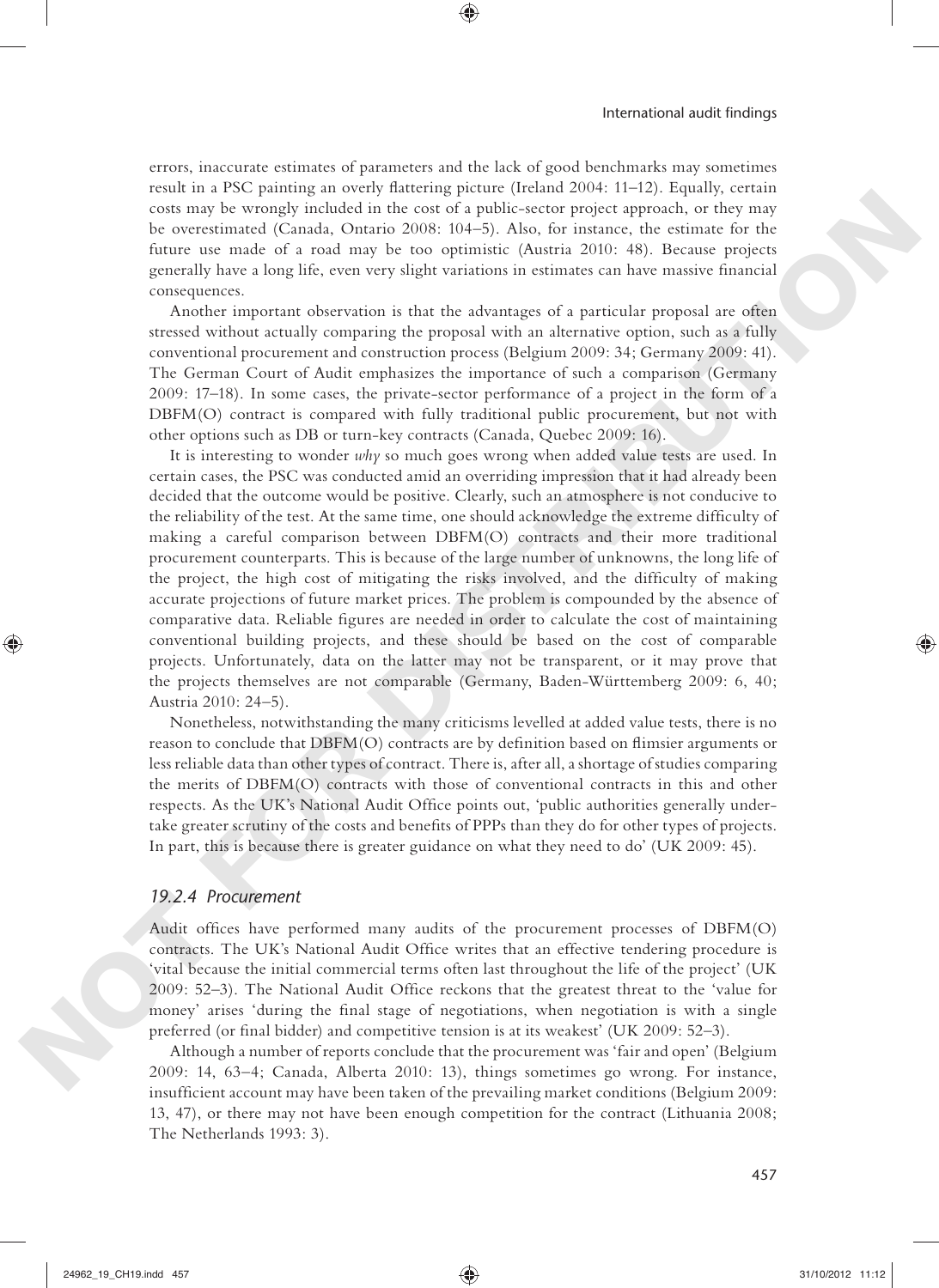The Court of Audit believes that the selection procedure used for raising finance for the Wijker Tunnel . . .] did not provide sufficient guarantees that the outcome would be as beneficial as possible to the State. [...] The Court of Audit feels that the minister should have prevented a situation from arising in which she entered into a contract on the basis of a single tender without having any alternatives from which to choose.

⊕

(*The Netherlands 1993: 3*)

A frequently signalled problem in the audit reports we examined was the inadequate nature of the internal and external controls applied, particularly during the procurement stage. In some cases, the use of such controls would appear to conflict with the need for preserving the confidentiality of the projects in question. In expressing a positive opinion on the role of the special 'fairness auditor', the Auditor General of Alberta in Canada shows that controls and confidentiality are not necessarily in conflict with each other (Canada, Alberta 2010).

A Fairness Auditor was engaged to observe procurement processes and report on adherence to the fairness principles contained in the Management Framework: Procurement Process. The Fairness Auditor's interim and final reports concluded that the fairness principles were complied with. We tested conclusions contained in the Fairness Auditor's report. [. . .] Based on our work, we concur with the Fairness Auditor's conclusions.

(*Canada, Alberta 2010: 27*)

#### *19.2.5 Summing up*

Generally speaking, audit offices adopt a neutral stance on the *potential* for added value of DBFM(O) contracts. Audit offices tend, however, to be critical about the *use* of added value tests in calculating a contract's added value. For example, not all relevant costs are included in a PSC, there is often little scope for qualitative arguments and no full comparison may have been made with the alternative options. Audit offices also stress the importance of the procurement procedure, which should involve a sufficient number of competitive tenders and should be subject to adequate internal and external controls. **Noterior** the third is a possible the size  $\mu_0$ . (The General funds that that the interimental size possible and size  $\mu_0$  is a size  $\mu_0$  is a size  $\mu_0$  is a size  $\mu_0$  is a size  $\mu_0$  is a size  $\mu_0$  is a siz

## **19.3 Financing and costs**

The way in which PPP projects are financed, their costs calculated and the associated risks appraised are all common topics of audits, as are the issues of financial cost-benefit analyses and financial reporting. This section discusses a number of findings in relation to:

- off-balance sheet financing;
- risk appraisal and allocation;
- long-term financial obligations;
- costs of refinancing;
- asset values and ownership rights at the end of the project;
- competition and effects of the credit crunch.

#### 19.3.1 Off-balance sheet financing: a spurious incentive

Governments have an incentive to design public- sector projects in such a way that the financing is kept off the governments' balance sheet, which means that obligations are not

458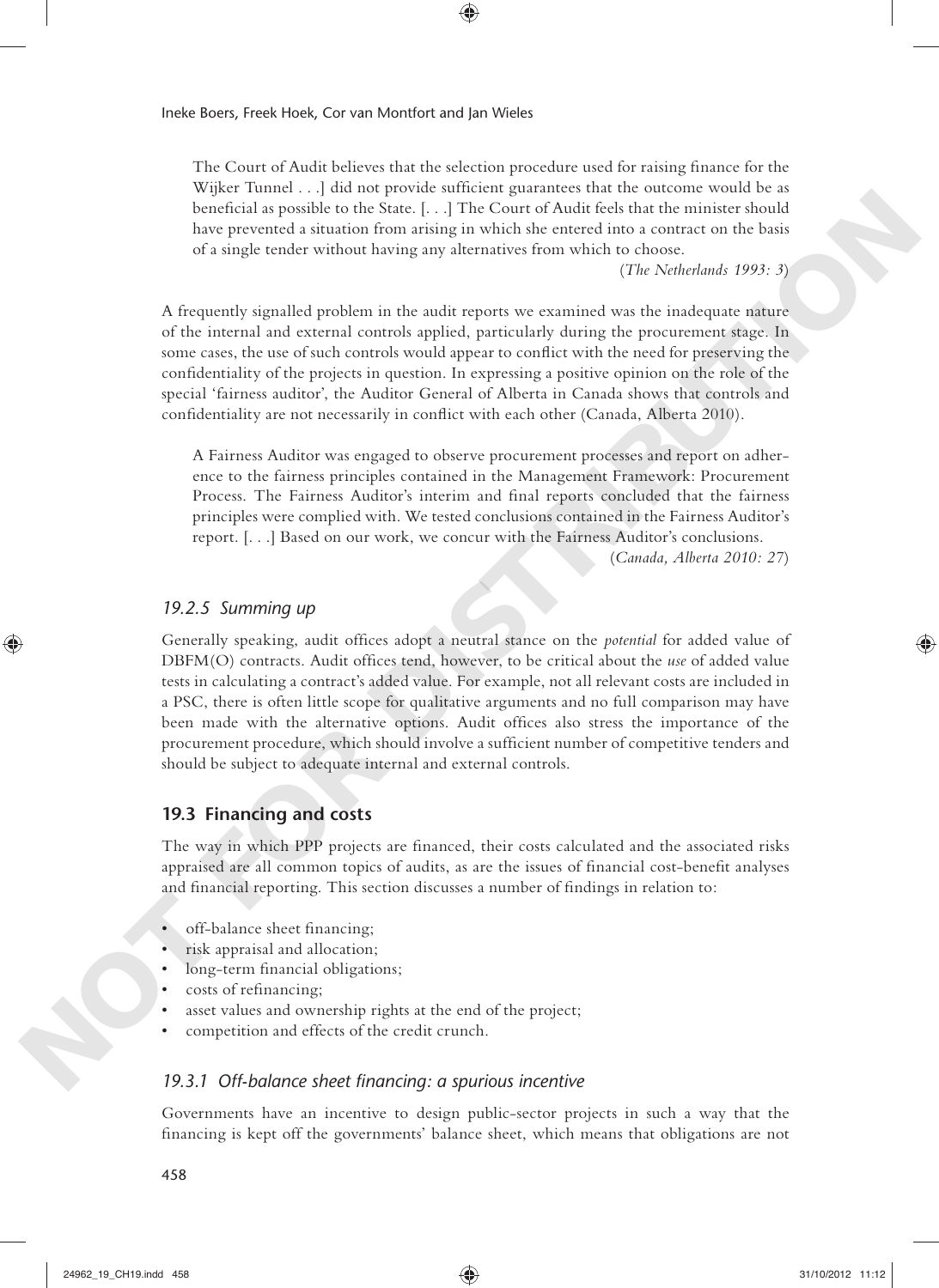capitalized in the accounts. Not only can this incentive result in the added value test being biased towards a PPP approach, as we have already pointed out, it can also lead to terms of PPP contracts being less than ideal.

⊕

The UK's National Audit Office described the pressure to keep projects off the balance sheet in its summary report published in 2009, in which it reported that 78 per cent of the PFIs (Private Finance Initiative) in the UK were financed by off-balance sheet methods (UK 2009: 35–6).

Public authorities often have no alternative source of funding and feel pressured to use private finance because its treatment in financial accounts and budgets make it seem more affordable from the public authority's perspective.

(*UK 2009: 20*)

Seventy eight per cent  $(\text{\textsterling}22$  billion) of operational PFIs in England by capital value are not recorded on the balance sheet of public sector financial accounts and thus excluded from the Public Sector Net Debt statistics part of the National Accounts. Only 22 per cent  $(\zeta_6$  billion) are on-balance sheet.

(*UK 2009: 35–6*)

Yet many public authority project and programme managers have continued to tell us that they feel pressure to shape projects so that they are off- balance sheet.

(*UK 2009: 40*)

The Hungarian State Audit Office found that 'choosing a PPP method has been justified by the high level of indebtedness, the attempts to decrease the deficit of the public finances and that in the course of the investments the Government would have liked to ensure also the advantages expected from PPP projects' (Hungary 2009: 1-2).

Off-balance sheet financing is attractive for EU member states as it makes it easier for them to comply with the EU's financial criteria. In the case of Spain, for example, off-balance sheet financing helped it to comply with the criteria for accession to the European Monetary Union (USA 2008: 20). **PP** contracts elemption in tied.<br>
The UK is Notational Angle of the detectived the presence to keep projects off the balance<br>
size in its sammary report published in 2008, in which is espected by the control of the prese

By keeping the capital costs off the public budget, Spain mitigated budgetary challenges and met macroeconomic criteria for membership in the European Union's Economic and Monetary Union.

(*USA 2008: 20*)

The same applies to the Flemish regional government in Belgium, which sees a clear link between PPPs and the financial requirements laid down by the EU (Belgium 2009: 25).

In this context, the Flemish Government regards alternative forms of financing, including PPPs, not just as an option, but as an indispensable tool in achieving its investment goals in an European System of Accounts-neutral manner.

(*Belgium 2009: 25*)

A number of audit offices report on the off-balance sheet financing of PPP projects by getting a separate legal entity to act as the contracting authority (e.g. Austria 2010; Belgium 2007). One example is the ASFINAG ( *Autobahnen- und Schnellstraßen- Finanzierungs- Aktiengesellschaft* ,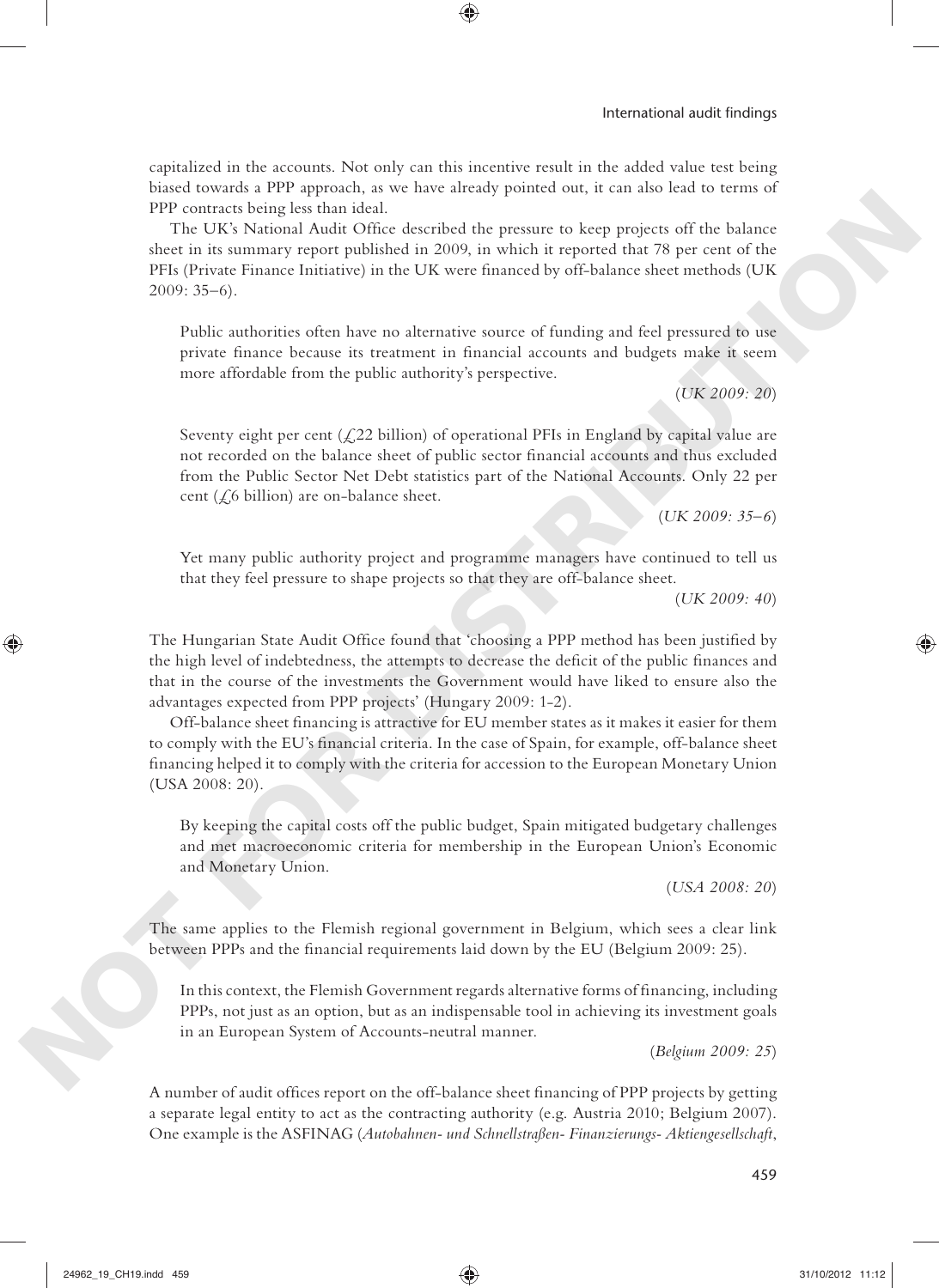the 'Motorways Financing Limited Company') in Austria (Austria 2010: 14), where the State retains the legal title and the separate legal entity becomes the beneficial owner of the infrastructure, over which it has a right of usufruct. This means that the present and future costs of the PPP infrastructure are not visible on the government's balance sheet.

⊕

The UK's National Audit Office concludes that the desire to keep PPP contracts off the State balance sheet may create a risk that such contracts are drafted primarily with this in mind rather than with the primary aim of delivering the maximum VFM. This leads to less than ideal solutions such as limited public ownership, relatively low percentages of debt finance, relatively long-lasting projects and inefficient transfers of risk to private-sector parties (e.g. the transfer of inflation and residual risks) (UK 2009: 40-1).

The Belgian Court of Audit also concluded that there were not many occasions on which the government sought to achieve an optimum distribution of risks for the purpose of effective risk management. According to the Belgian Court of Audit, risks were allocated virtually for the exclusive purpose of keeping the financing off the government's balance sheet. More specifically, although the construction and availability risks were transferred to the privatesector partner, in certain cases, the risk associated with the volume of investment was also transferred to the private- sector partner, even though this is a risk that the Flemish regional government is best placed to manage (Belgium 2009: 13). SECURE THE IN a map of studies that means the the present and the<br>true term of the studies that a map of the studies of the form of the CNC Notice (s) to<br> $\Omega$ . The UNK Notice (s) the studies of the decision of the studie

Financial reporting standards clearly play a role in deciding whether PPP projects should appear on the government's balance sheet and, if so, how. The UK's National Audit Office points out that the adoption of the International Financial Reporting Standards (IFRS) means that PPPs are now more likely to appear more regularly and more clearly on the government's balance sheet (UK 2009: 42). This should put an end to the spurious incentives to keep them off the balance sheet.

IFRS replaces UK GAAP's focus on the balance of risk with a focus on the balance of control. This means that a public authority's accounts will record the asset and liability of a PFI project on a balance sheet where it:

- 1 controls or regulates what services the contractor must provide with the PFI asset, to whom it must provide them and at what price; and
- 2 controls any significant residual value interest in the fixed asset at the end of the arrangements (e.g. the public authority can control the use of the asset at the end of the contract, perhaps by an option to purchase it at a set price).

In practice, we expect that nearly all PFI projects will be on the published balance sheets of the individual public bodies after the implementation of IFRS.

(*UK 2009: 42*)

A problem, however, is that the IFRS are not based on the same principles as those underlying the EU's reporting standards, the European System of Accounts (ESA 95). This means that the information on the risks and obligations pertaining to PPPs distributed at a European level continues to be incomplete.

ESA 95 is produced by the European Commission to standardize economic statistics between EU Member States. ESA 95 is in turn consistent with the System of National Accounts, which was prepared under the auspices of the United Nations and is used globally. [. . .] ESA 95 determines the treatment of PFI projects on the basis of the balance of risk. [. . .] We expect that, whilst nearly all PFI projects will be recorded on the balance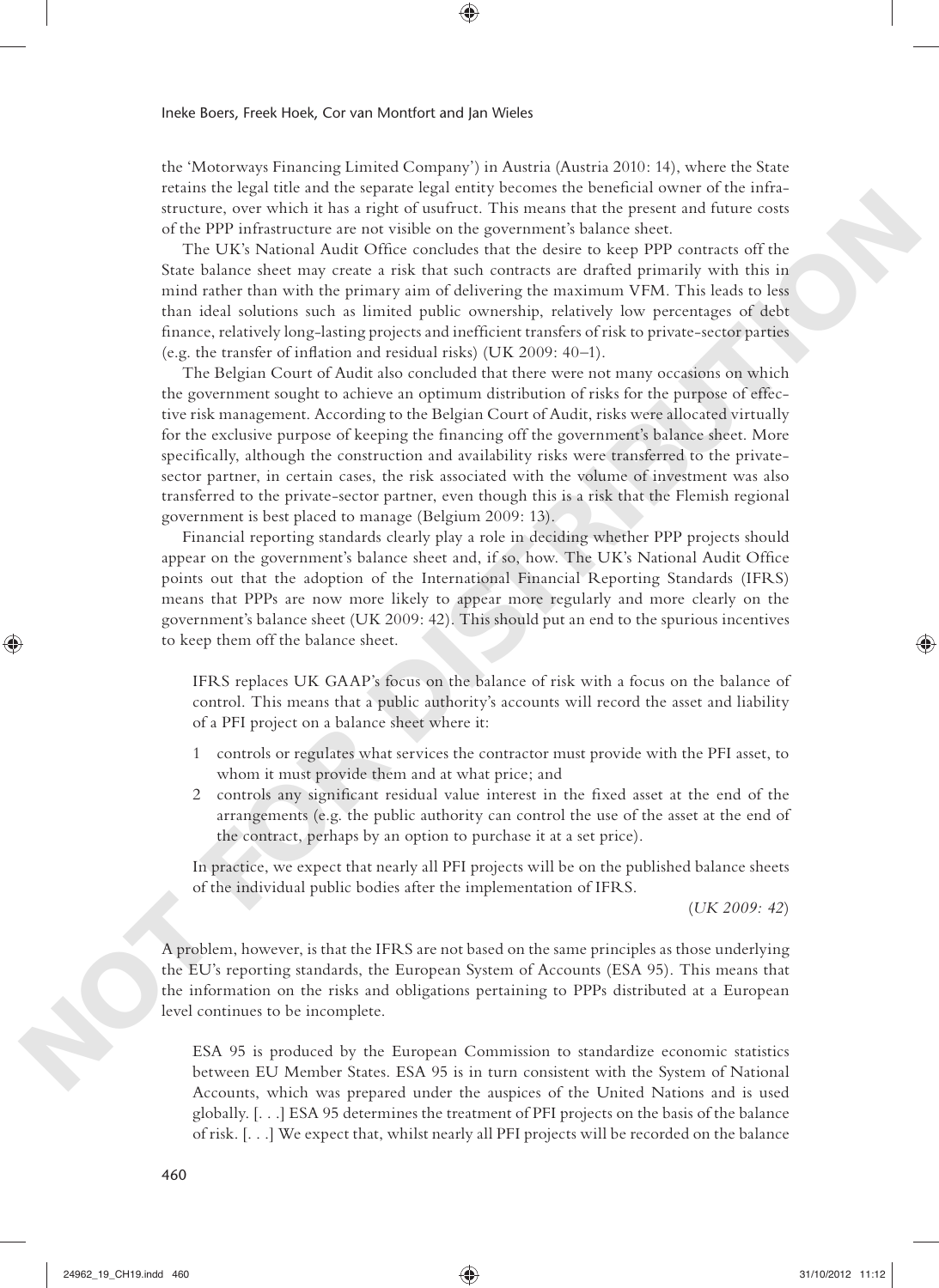sheets of their public client's accounts, the majority will not be included in statistics of Public Sector Net Debt. This removes the incentive to shape projects against the detailed financial reporting standards to ensure that they are off-balance sheet in the accounts. (*UK 2009: 42*)

⊕

*19.3.2 Risk appraisal and allocation* 

A clear specification, appraisal and allocation of the risks associated with a PPP project are absolutely vital for its success and added value. Many of the audit office reports on PPPs devote a considerable amount of space to this aspect. One of the few audit offices to take a positive view is the Office of the Auditor General in Alberta (Canada, Alberta 2010: 20).

The systems demonstrated that risks were transferred to, or retained by, the party who could most cost- effectively manage the risk. Risk was appropriately allocated between the province (departments or school jurisdictions) and contractors.

(*Canada, Alberta 2010: 20*)

The majority of audit office reports we used in our study, however, contain critical comments on the way in which risks are appraised and apportioned. A number of these risks are discussed in more detail below.

#### 19.3.2.1 Risks are not clearly defined

The Belgian Court of Audit concluded, for example, that the government did not perform full risk analyses in relation to the majority of PPP projects. As a result, the Court believed that the government departments in question were also not well placed to negotiate on the terms of the contract (Belgium  $2009:13$ ). A failure to clearly define the risks involved may induce parties to try and foist their responsibility onto others or to offer non- standard prices. The Auditor General of Quebec came to a similar conclusion (Canada, Quebec 2010: 4). In two reports on toll tunnels published in the early 1990s, the Netherlands Court of Audit concluded that only a limited amount of the risk involved had been transferred to the private sector. The State still bore responsibility for the bulk of the risk associated with larger traffic flows (The Netherlands 1990: 1993). Financial reporting standards so among that they are off-balance there in the case<br>of the control. The specification Advised in the sink second of the sink of the procedure of the sink of the sink of the sink of the sink

#### 19.3.2.2 Risks are dependent on other parties

In a report on a high- speed rail link, the Netherlands Court of Audit found that, although the government was responsible only for two significant types of risk (the risk of traffic flows being lower than projected, and the risk of policies and legislation being amended), in certain cases the government would still foot the bill even if the private- sector party in question failed to discharge its contractual obligations. This is because the private-sector party is dependent on the performance of other parties (The Netherlands 2002: 71). This is known as the 'interface risk'.

## 19.3.2.3 Subcontracts cause risks to transfer back to the government

In some cases, subcontracts have the effect of causing certain risks to transfer back to the government, even though the government continues to pay for their mitigation. This was a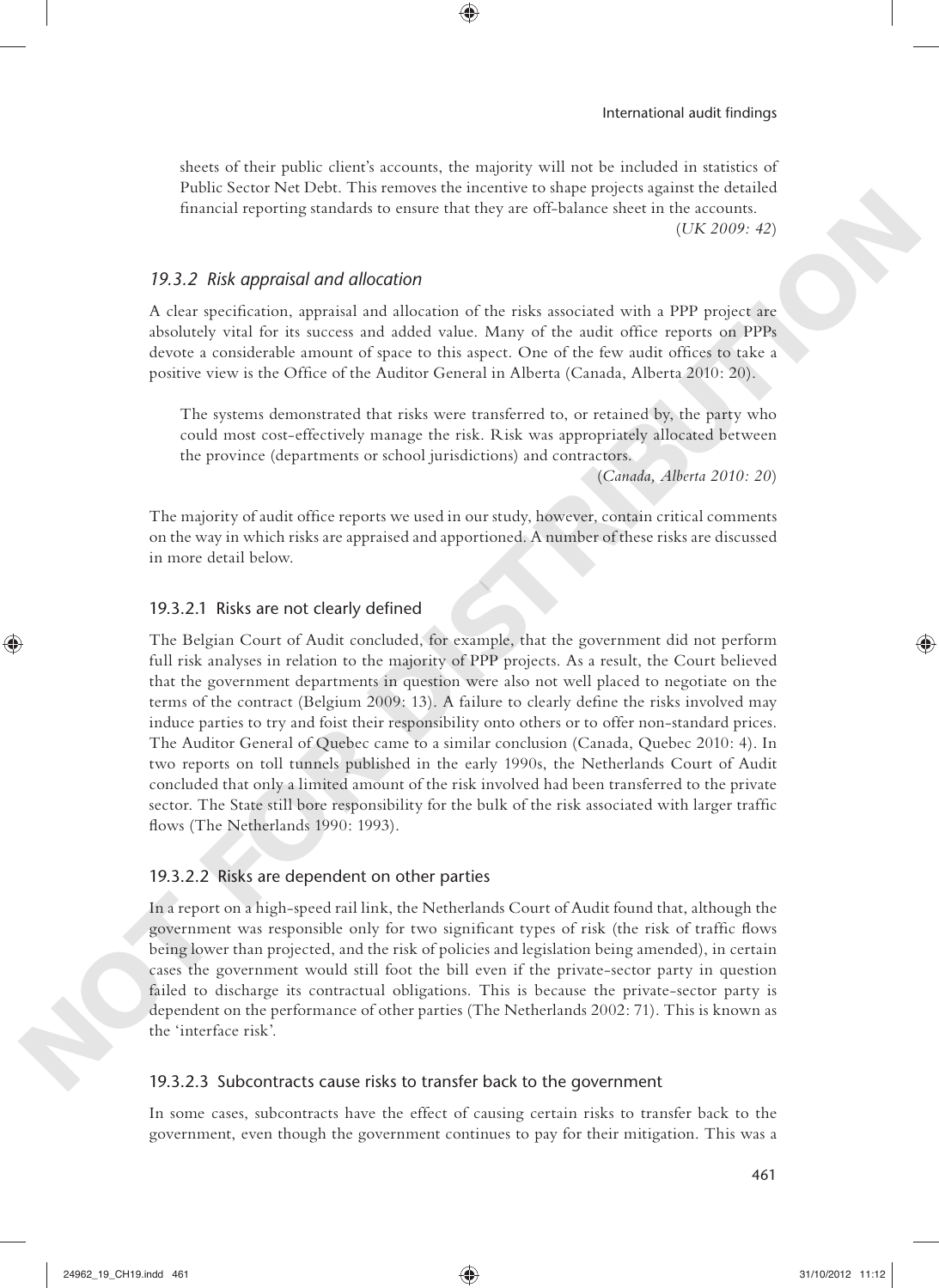finding of the Auditor General of Nova Scotia, Canada, for example, in an audit he performed of service contracts for schools (Canada, Nova Scotia 2010: 27).

⊕

Two developers subcontracted their responsibilities under their service contracts for certain schools to the regional school boards. These subcontracts effectively transfer the risks for the operation and maintenance of the schools assumed by the developers in the service contracts back to government.

( *Canada, Nova Scotia 2010: 27*)

#### 19.3.2.4 No advantages compared with conventional contracts

The Bavarian Supreme Court of Audit analysed the way in which the risks had been appraised and managed in a road construction PPP project that was intended to act as a pilot scheme for future projects. It concluded not only that the way in which risks are appraised and managed in a PPP contract does not offer any advantages over a conventional contract, but also that risks such as those pertaining to cost rises or project management could easily be managed by smart conventional types of contract (Germany, Bavaria 2006: 7, 53, 61). Few decolopers subcontracted their exponsibilities under their server contracts for<br>ecretain stocha to the regional subord bases. These identifies and<br>evidence in the regional stochastic state is a more than the served co

## 19.3.3 Long-term budget inflexibility

A number of the audit offices whose reports we studied also cited the long-term nature of the project funding as a risk. The Bavarian Supreme Court of Audit describes as one of the drawbacks of PPPs the fact that they create certain long-term financial obligations which severely curtail the government's room for manoeuvre (Germany, Bavaria 2006: 62).

Every PPP project is based on a direct loan and creates long-term financial obligations for the future, thus restricting the government's future freedom of movement accordingly. (*Germany, Bavaria 2006: 62*)

The Court of Audit in Baden-Württemberg also referred to the risk of saddling future generations with high costs due to the fact that PPP projects have a long lifespan (Germany, Baden-Württemberg 2009: 46–7).

The Court of Audit [also] warns about the increasing strain that is placed on future budgets by PPP projects governed by contracts usually lasting between 20 and 30 years (known as 'grey debt'). Therefore, the state budget needs to be made more transparent by including clear information on this point.

(*Germany, Baden-Württemberg 2009 press release: 4*)

## 19.3.4 Costs of refinancing

The UK's National Audit Office warns that the government must be careful not to lose money when refinancing loans or attracting new investors (UK 2009: 57):

The NAO recommended in its review of refinancing that authorities assess the impact of refinancing proposals on the future of the project. Factors to consider are particularly service delivery incentives, increased termination liabilities, and the impact of receiving the gain over time if the contract is terminated. [. . .] New sharing arrangements appear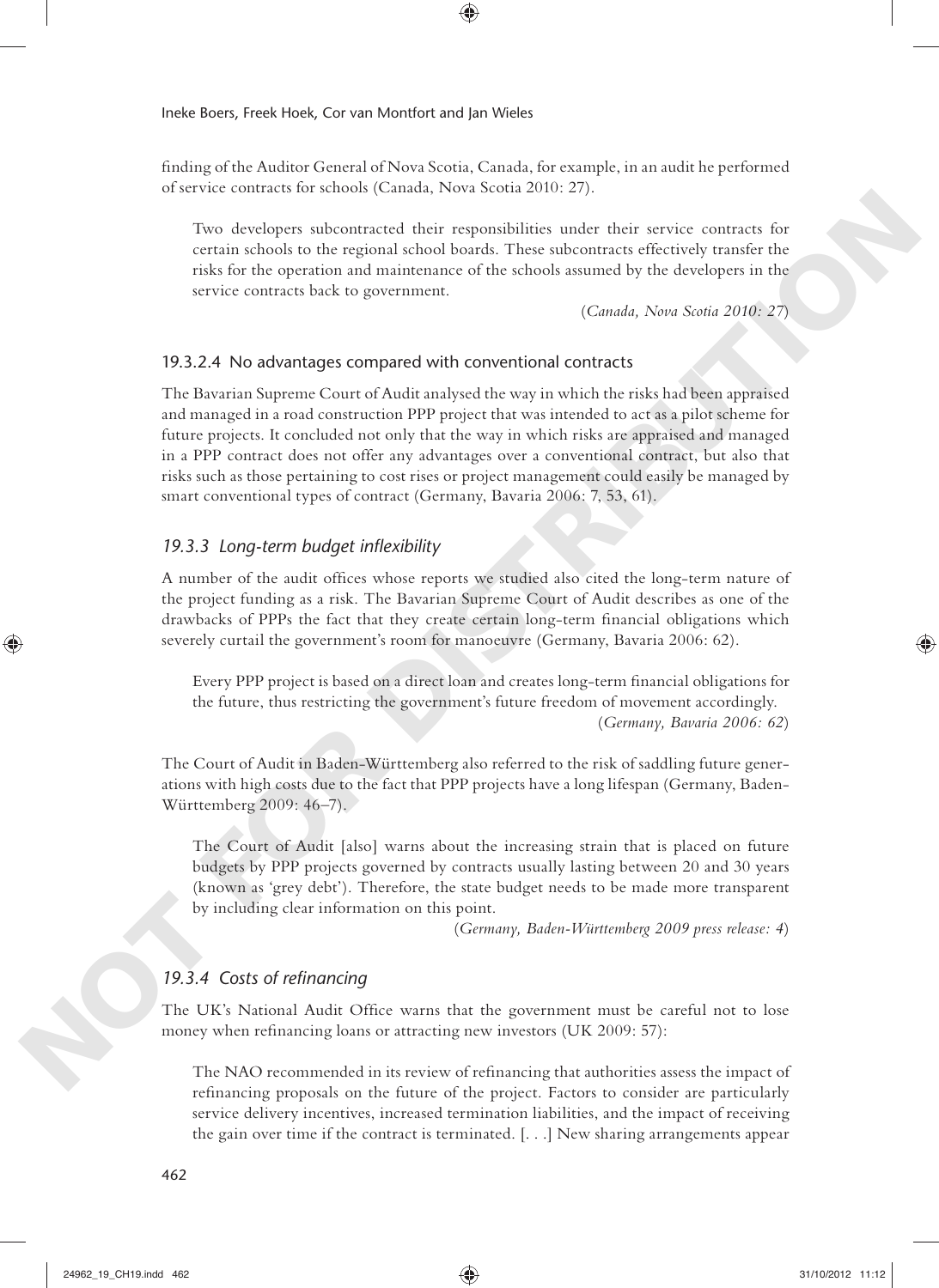to be working well, but there have been exceptions. We criticized one of the early refinancings, the Norfolk and Norwich PFI Hospital, for only securing the NHS Trust 29 per cent of the  $\angle$ 116 million refinancing gain, whilst increasing the contract's termination costs.

⊕

The investors may change during the course of the project, and the government must be alert to the motives attracting investors to the project (UK 2009: 58).

The development of the secondary market was described in an NAO report on refinancing and the equity market. [...] In terms of managing PFI contracts, public authorities need to be aware that investors in their projects may change. The authorities should make sure they understand the business drivers of any new investors.

(*UK 2009: 58*)

## *19.3.5 Asset values and ownership rights upon completion of the project*

A number of audit offices also discuss the transfer of projects to the government at the end of the contract period. For example, they highlight the importance, in a situation where the government is planning to acquire the ownership of a project at the end of the contract period, of reaching a clear agreement beforehand on the state of the facility to be handed back and on the valuation principles used (Australia, New South Wales 2009: 4; Canada, Nova Scotia 2010: 40, 45). There may be a risk that, if the principles on which the appraisal is based turn out to work against the government's interests, thus resulting in an excessively high purchase price, the government has in fact no choice other than to extend the contract or terminate and vacate the project (Canada, Nova Scotia 2010: 40). 29 per cann of the *L*D15 million refutured<br>mg pair, while increasing the contractive corrective corrective project<br>of the increase of the project and the government wavelends of the increase are<br>transitions through the c

#### *19.3.6 Effects of competition and credit crunch on PPPs' VFM*

Innovative forms of outsourcing such as DBFM(O) contracts generate value for money only in a competitive market. The UK's National Audit Office points out that markets, including financial markets, are by no means always competitive: 'Since the credit crisis, there have been particular difficulties in achieving competitive financing' (UK 2009: 20). Similarly, the recent downturn in global financial markets created sometimes uncertainty about the receipt of promised donations by private sector parties (Australia, Victoria 2009: 52).

The credit crunch has also resulted in a relative rise in the cost of borrowing for private- sector parties, thus making PPP contracts more expensive. The UK's National Audit Office claims that, in order to generate value for money during the credit crisis, it may sometimes be necessary to look for both additional sources of finance and potential savings, or else to reappraise the risks involved in the project (UK 2009: 31–4).

This fall in the swap rate has offset some of the increased margins. The NAO does not hold data on the finance costs of projects it is not auditing. It is thus difficult for us to be precise on what the overall effect has been. However, based on our talks with stakeholders, we estimate that the absolute nominal cost of private finance is (roughly) in the region of 30 to 130 basis points higher in 2009 than it was before 2008. This has decreased the affordability of projects.

(*UK 2009: 32*)

463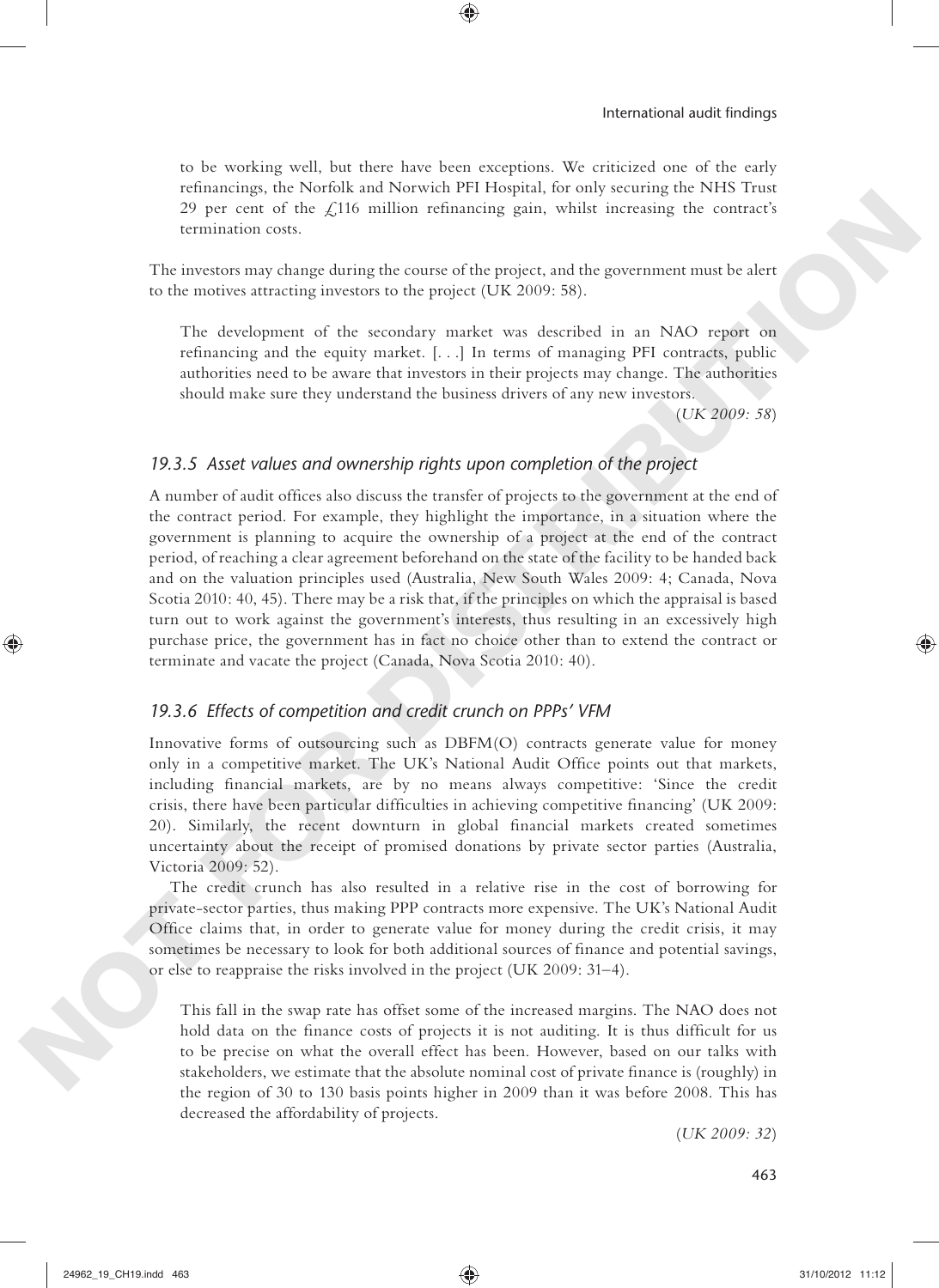## *19.3.7 Summing up*

With one or two exceptions, the audit office reports we studied are all highly critical of the financing and the cost aspects of PPP projects. Both the costs and the risks are kept off balance sheets; cost calculations are not complete; alternative options are not examined on an equivalent basis; and the government still bears an excessive proportion of the risks involved and hence all too frequently ends up footing too much of the bill.

◈

## **19.4 Contract management**

This section looks at the audit findings on the management of PPP contracts. The following issues are addressed:

- the importance of good contract management;
- performance monitoring;
- staff competence;
- contract changes.

## *19.4.1 The importance of good contract management*

No matter how good a contractual deal is, it is highly unlikely to achieve value for money if it is poorly managed. According to the Auditor-General of New South Wales, Australia it is becoming increasingly evident that in order to maximise effectiveness, PPPs need to be well managed throughout every phase from establishment of the project deed, through operation and finally to handback (Australia, New South Wales 2009: Foreword: Australia, Victoria 2008: 3). The UK's National Audit Office reports however that contract management is not a high-priority issue in relation to PPP projects (UK 2009: 9, 59). Will once two exceptions, the state through the state of section as set of the state of the state of the state of the state of the state of the state of the state of the state of the state of the state of the state of the

But a culture continues to exist across much of the public sector of exclusive focus on making the deal. This is in part because much of the VFM of a PPP is established in the planning, tendering and commercial terms embedded in the contract. It is also due to the influence of bringing in technical, legal and commercial advisors whose role it is to ensure that the contract is based on the right commercial terms, and the pressures of negotiation. [. . .] The culture of making the deal has led to the neglect of contract management issues.

(*UK 2009: 58–9*)

That project management is a recurring problem is clearly illustrated by the delays affecting DBFM(O) projects in practice and by the failure of certain projects to comply with the relevant technical specifications (India 2008a: 39; Czech Republic 2008 press release; UK 2009: 10).

## *19.4.2 Shortcomings in performance monitoring*

Monitoring is a key aspect of good contract management. Monitoring enables the contracting authority to ascertain whether the preset targets have been met and whether the PPP is delivering the agreed goods and services, i.e. whether it is performing in accordance with the agreed contract terms. The audit offices involved in our study regularly encountered shortcomings in both the planning and the execution of monitoring activities.

⊕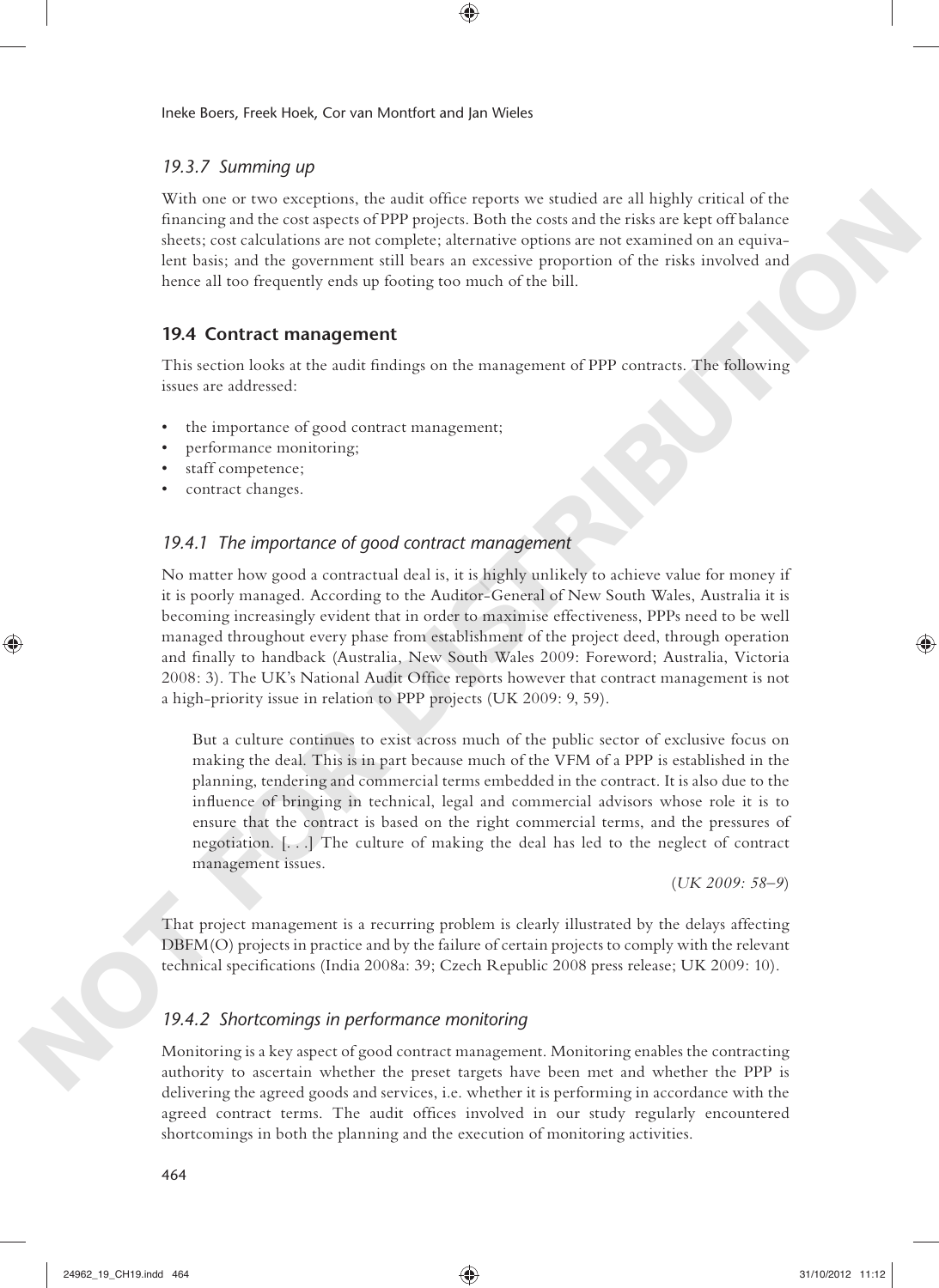In some cases audit offices found that the underlying contract gives the government the tools it needs to monitor the degree to which the PPP is complying with the contract terms (e.g. The Netherlands 2002: 71). In many cases, however, they found that the underlying contract either does not contain any monitoring clauses or contains monitoring clauses that are inadequate (e.g. Canada, Nova Scotia: 38; USA, New York State 2002: 14–15). As a consequence, the public authority may not have access to important information it requires to ensure compliance with contract terms (e.g. Canada, Quebec 2010: 38).

⊕

Comprehensive contract terms and management processes and procedures which ensure services paid for are received are essential to protecting the public interest. Our audit identified significant weaknesses in both of these areas. As a result, we cannot conclude on whether key calculations supporting contract payments are correct or whether many services paid for are received.

(*Canada, Nova Scotia 2010: 27*)

Audit offices also found that, even when contracts do contain clauses on performance management and monitoring, the systems are not always well designed (e.g. Hungary 2007a: 2). The UK's National Audit Office points out in this connection that:

[performance management systems] are difficult to get right, needing to be both well calibrated and managed. Whether services meet an operating specification can involve subjective judgements, such as the meaning of 'clean' in a hospital or the acceptable level of incidents of self- harm in a prison. [. . .] In other situations performance indicators may be misleading or lack objectivity.

(*UK 2009: 55*)

Furthermore, audit offices sometimes conclude that, even where the underlying contract contains effective monitoring clauses and a well- designed system of performance management, the monitoring activities and internal controls may not actually work or work properly in practice (e.g. USA, New York State 2002: 5, 14; Ireland 2006: 95).

The responses to the audit questionnaire, and the subsequent discussions with the principals of the project schools, raised some doubt as to the extent to which the required maintenance and management services are fully provided. That gives rise to the issue of whether the verification procedures, currently followed by the Department, provide adequate assurance regarding the full delivery of contract services. [. . .] There would appear to be insufficient communication between the Department and the project schools with regard to performance issues. (see The Neuberlands 2002). This matrix rates, however, they found that the underlying<br>counter culture to not contain any meantoting chance or contains monatoring charses that<br>are independent of the CMS Social 381 (SISA,

(*Ireland 2006: 95*)

One of the main problems is that the public authority may not be sufficiently reliant on receiving negative feedback. This may be the case, for example, if staff fail to report faults (UK 2009: 55) or if it is wrongly assumed that the standard of performance must be right as long as users do not complain, even though the users are not actually aware of the detailed service level requirements specified in the contracts (Canada, Nova Scotia 2010: 27–33).

Another interesting finding in this connection is that the government may undermine the success of performance management not just by being *too remote* from the project, but actually by being *too close* to it. For example, the Hungarian State Audit Office found that local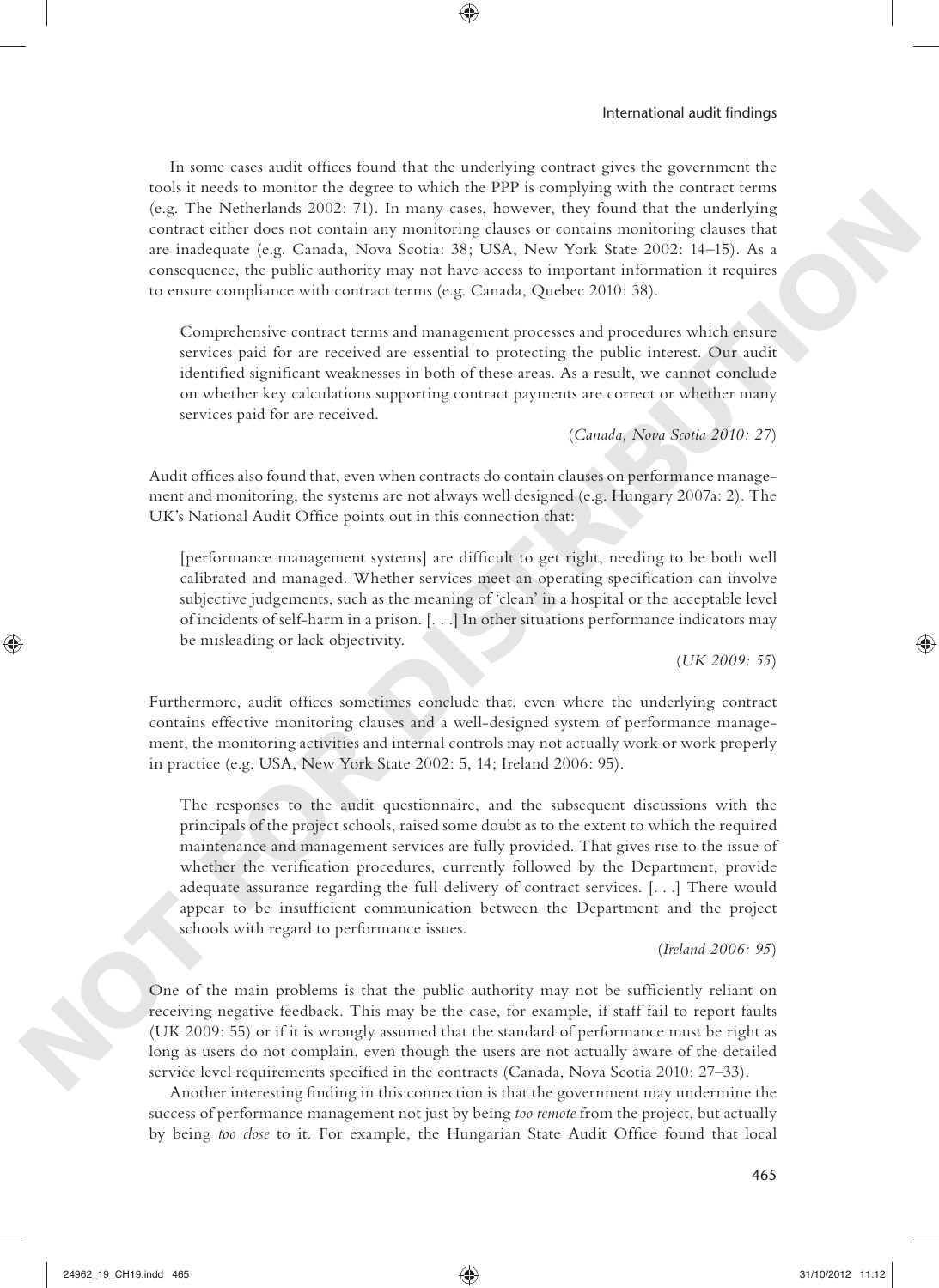authorities were so heavily involved in the operational management of a PPP that it was difficult for them to hold the private-sector partners to account for any non-compliance (Hungary 2009: 1–2).

◈

In practice, however an operational practice has taken place, contrary to the original operation contracts in the course of which the local governments representing the public sector and/or their economic companies have mostly taken over the operational tasks or part of them from the private sector. Their taking a direct or indirect role in the operation (via their economic companies) has decreased the possibility of calling the private partners to account for the level of providing public tasks.

(*Hungary 2009: 1–2*)

Performance regimes (i.e. payment schedules) that outline service levels and apply penalties to providers if they fail to live up to them are potentially powerful tools for controlling contract performance. However, audit offices observe that authorities in practice fail to impose penalties for deficient/non-performance despite the fact that there are relevant clauses in the concession agreements (India 2008b: 30; UK 2009: 28).

One reason for few penalties is that public clients do not always enforce the contract. Sometimes penalties are offset for other services rendered or suspended as part of a plan to work together to improve performance. Sometimes public clients fear that applying penalties will harm their relationship with the contractors and cause further performance degradation. [. . .] The NAO does believe that public authorities should only waive a penalty where this achieves a higher benefit than the penalty, and after consideration of any moral hazard. [. . .] The main reason for few penalties, however, is likely to be that most project managers report satisfaction with operational performance. [. . .] High levels of satisfaction are also normally reflected in our reports and surveys of users. There may be a risk of bias in project managers self- reporting their satisfaction level. Their views, however, remain an important barometer of performance. (Hampery 2009: 1-2).<br>
In particular, bosover an operational particle has calcule prior, contrary to the original<br>
nepertative, converte the neuron of which the local generative representing the public<br>
section and the mea

(*UK 2009: 56*)

## *19.4.3 Shortage of competent staff*

One of the risks inherent to good project management and performance monitoring is that there may not be enough competent staff working for the public authority in question, and also that there may be a lack of continuity in this connection. This aspect is regularly stressed in UK's National Audit Office publications, according to which:

a lack of staff continuity from the tendering to the contract management stages makes it harder to achieve a high standard of contract management, and causes a loss of technical and commercial knowledge. A change in staff makes it harder to establish effective relationships between the public authority and the contractors. [. . .] Some public authorities do not employ a full- time contract manager, leaving key risks unmonitored and unmanaged. There is a shortage of the commercial and project management skills needed to manage private finance and other major complex projects across government. There is insufficient training for contract managers across government, and limited career structures.

(*UK 2009: 59*)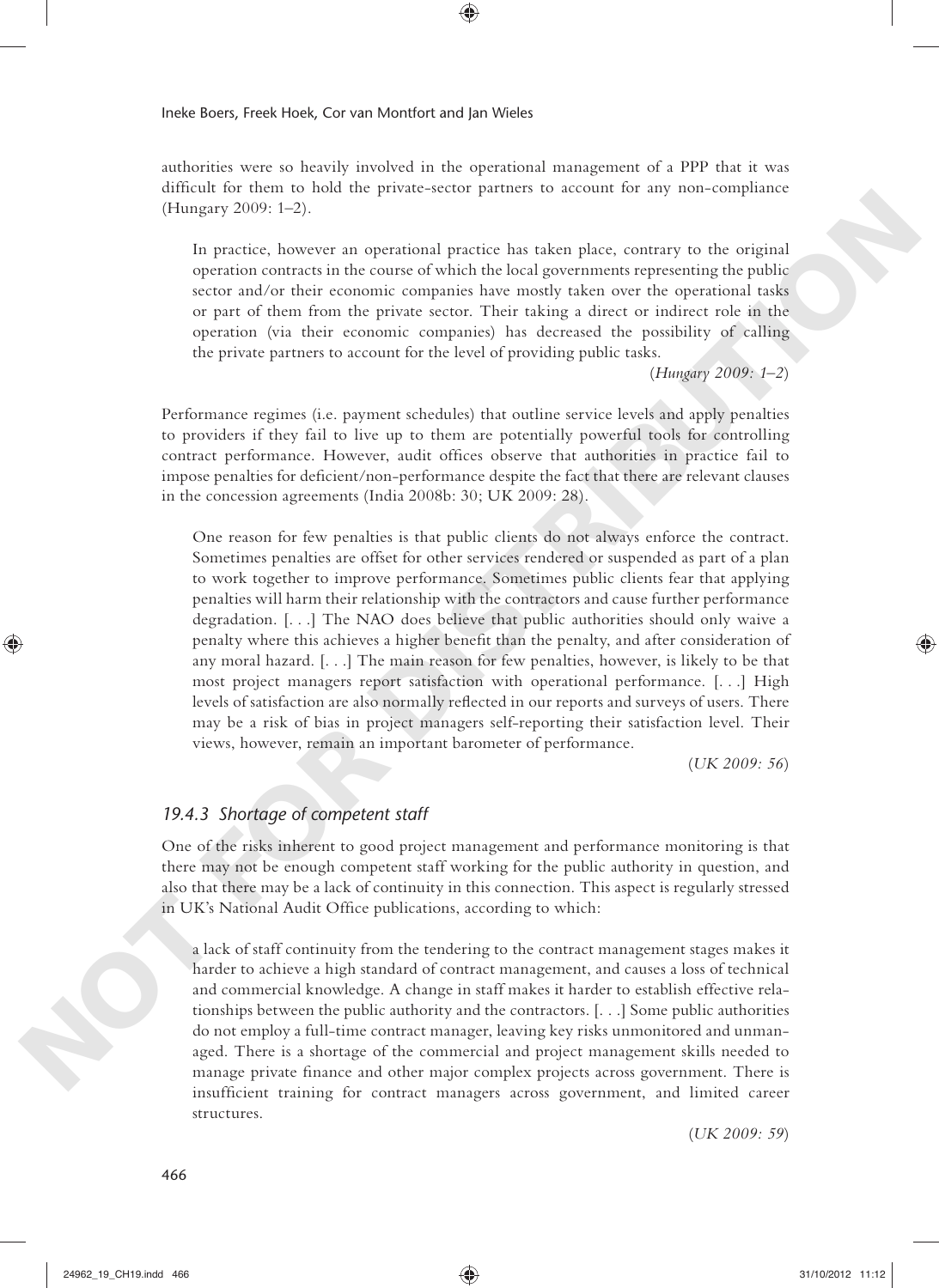One popular means of compensating for the lack of expertise and continuity is the use of external consultants. The 'effective use of advisors brings many benefits, including the spread of skills between projects and the provision of key skills at specific points. But it can lead to higher project staff costs; departmental staff not taking responsibility for commercial decisions; and commercial knowledge of projects being lost when they leave' (UK 2009: 55).

⊕

Other audit offices in addition to the UK's National Audit Office also point out that, in order to effectively monitor performance and contract compliance, the executive agency that the public authority needs to maintain during the life of the contract has to meet extremely high standards in terms of organisation, expertise and continuity. For example, the Netherlands Court of Audit concludes that, in the case of a high speed rail link project, the government was in fact dependent on external expertise for the effective management, monitoring and control of the project's operational stage (The Netherlands 2002: 45, 76). Other audit reports suggest that proper tendering procedures are not consistently used for recruiting external consultants and that the (often high) cost of engaging external consultants is not always included in price comparisons (Canada, Ontario 2008: 105).

## *19.4.4 Changes place pressure on added value*

Audit offices found that amending a PPP project after the contract has been signed often creates problems and in many cases raises the cost of the project so much as to jeopardize its added value. This may be due to deficiencies in planning. As the Office of the Auditor General of Ontario in Canada reports, 'part of the cost involved in modifying the facilities for the installation of equipment could have been avoided with better planning' (Canada, Ontario 2008: 105). But at the same time, the long life of projects means that changes during the operational or maintenance stage are often unavoidable. Nonetheless, it is clear from audit reports that the government does not always get value for money from such changes. For example, the government sometimes wrongly decides not to follow public procurement procedures in the case of major changes and, in many cases, the private- sector party in question charges an additional management fee which 'may not be justified by the work needed to process the changes' (UK 2009: 56). Finally, it is often difficult to work out how the costs of certain changes have been calculated, and hence whether they are realistic. For this reason, there is a greater risk of legal proceedings in relation to such changes (Austria 2010: 13–14). specta of sixth tenteres proports and the prevention of key still at used to point and the specta of sixth controller and to controller the sixth proportional controller controller (DE 2007-SS). (OR 2007-SS) controller an

### *19.4.5 Summing up*

Audit offices found shortcomings in both the planning and execution of contract management. One of the problems in this connection is the difficulty of formulating good performance indicators. In some cases, the underlying contract does not contain adequate monitoring clauses. However, there are also instances in which, even though a good system of performance management has been put in place, monitoring and internal controls still prove inadequate in practice. The shortage of competent staff employed by public authorities is a factor here. Audit offices also found that changes made during the course of a project place the value for money under pressure. It emerges from the analysis that enforcing all the elements of PPP contracts is essential. Also monitoring of the execution of contracts with full access by the public sector to relevant information is crucial for the success of PPPs.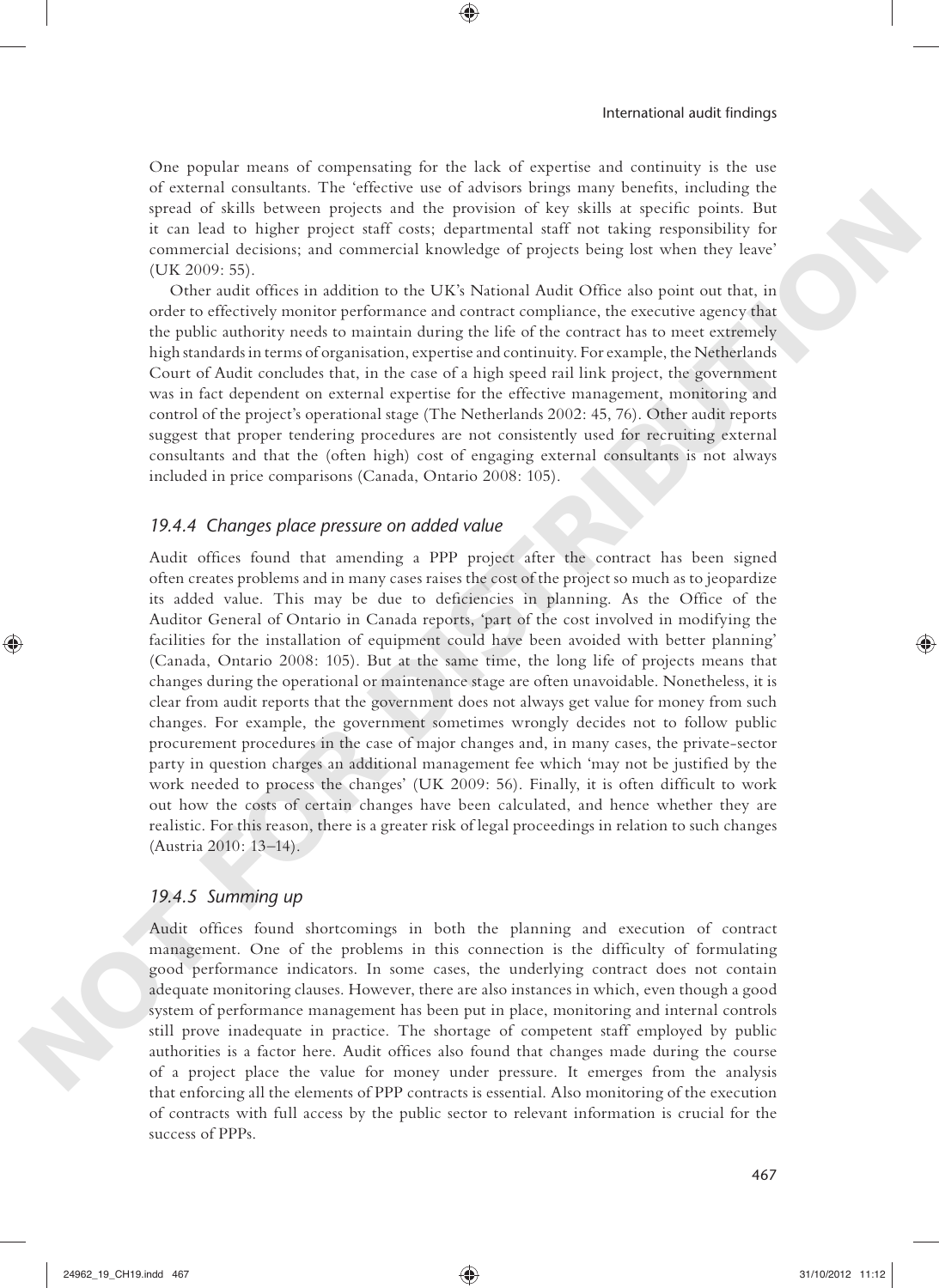## **19.5 Political accountability**

Parliaments can be involved in PPP projects at different times and in different ways. Their role may take the form, for example, of a decision in principle on whether or not to perform the project in question as a PPP, a 'go or no go' decision during the contract negotiations, or as the recipient of progress reports. This section examines the findings of audit offices in relation to the role played by parliament. The following issues are addressed:

⊕

- the influence exerted by parliament on the contract terms and negotiations;
- the transparency of budgetary information;
- the progress reports submitted to parliament.

## 19.5.1 Lack of parliamentary influence on contract terms and negotiations

Not much research has been performed into the role played by parliaments during the preliminary stages and the contract negotiations. The Netherlands Court of Audit is an exception from the rule, having concluded in an audit report on a high-speed rail link – a  $\epsilon$  2,3 billion contract – that the Dutch parliament was not sufficiently informed on financial analyses, risks, changes in scope and the claimed efficiency gains of the contract (The Netherlands 2002: 80–1). In its audit the Court also found that the relevant policy documents did not contain arrangements on the negotiating mandate of the responsible minister, or on the explicit right of the House of Representatives to approve the draft contract (The Netherlands 2002: 36–37). This had the effect, the Court concluded, of undermining the House of Representatives' supervisory function and right to amend and approve the government's budget. Formation can be involved in FPF involved and since the particle with distinct the same in the content of the particle with the same of the same of the same of the same of the same of the same of the same of the same of t

In responding to these conclusions, the government said that the State's negotiating position would have been seriously undermined if the House had been informed on certain aspects of the contract and be able to alter the outcome of the negotiations (The Netherlands 2002: 81–2). The Court of Audit stated that it is possible to involve and inform parliament in a smart, effective manner, without becoming embroiled in technical, legal or financial details, and without undermining the State's negotiating position (The Netherlands 2002: 82).

## *19.5.2 Limited transparency of budgetary information*

A number of audit offices, the Dutch and Belgian audit offices in particular, criticized the lack of transparency in the budgetary information on PPP projects. For example, the Netherlands Court of Audit claimed that the way in which the cost of PPPs was budgeted and the risks were allocated was at odds with conventional budgetary methods (The Netherlands 2002: 25):

The budget is limited to investment periods of five years, whereas PPP projects last 30 years and are priced on the basis of the life- cycle cost. Moreover, PPP projects involve the transfer to private- sector parties of certain risks for which the government would not make any charge were it to retain responsibility for them.

The Belgian Court of Audit made a similar comment in 2009, when it said that the budgetary information on PPP projects was 'insufficiently complete and clear'. According to the Court, the reports did not provide sufficient clarity about the extent to which 'the payment obligations – which last beyond the end of the present legislature and also extend beyond the horizon of the multiannual budget – are already restricting the government's future room for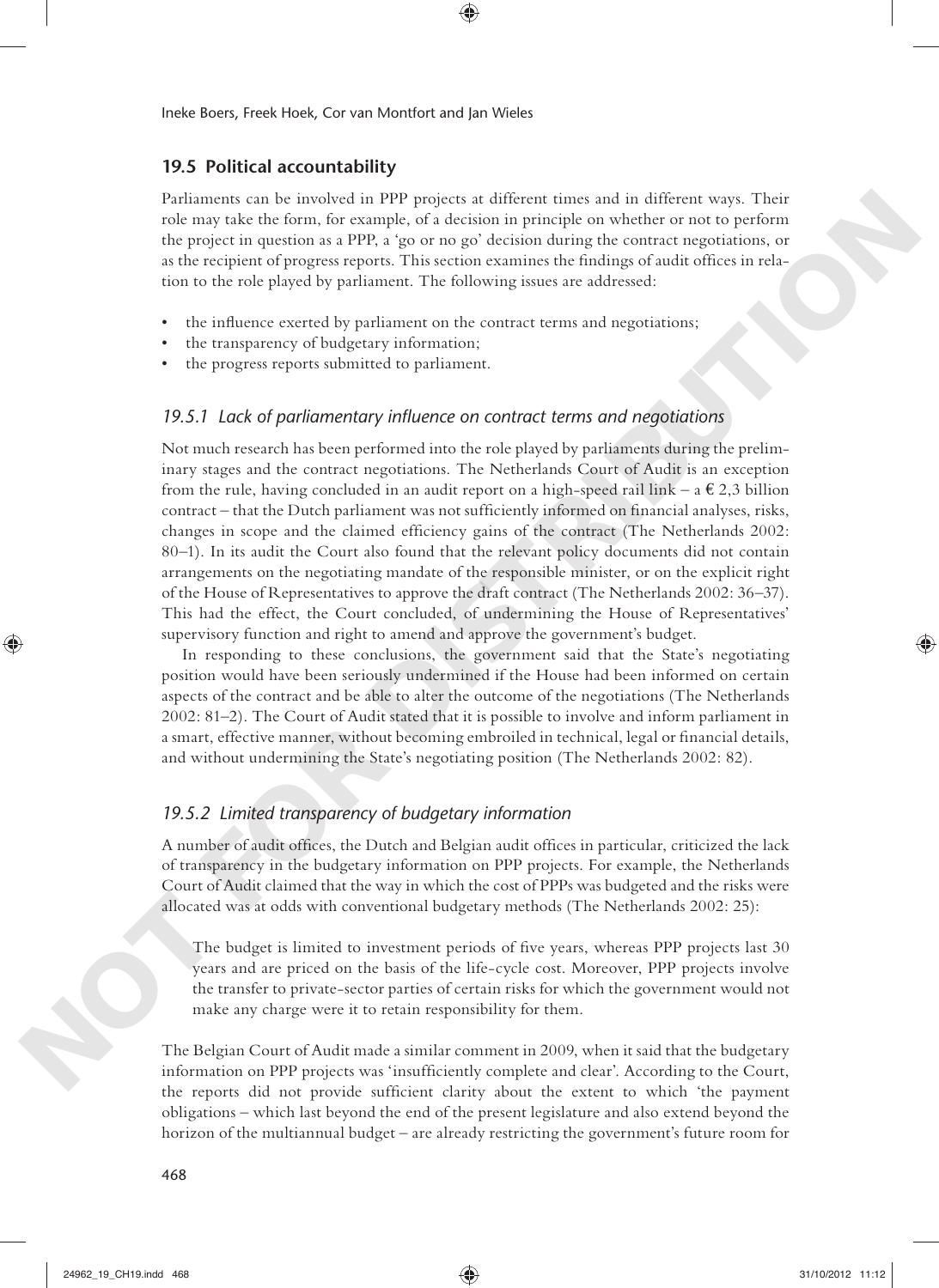manoeuvre in terms of policy-making. Insufficient information is provided on government shareholdings' (Belgium 2009: 15).

⊕

## *19.5.3 Incomplete progress reports to parliament*

In certain cases, parliaments receive regular progress reports from the government, including a list of current PPP projects. For example, the British government reports to parliament twice a year on the long- term obligations arising from PFI projects. Acting in collaboration with the UK's National Audit Office, the Treasury (the UK's Finance Ministry) has drawn up guidelines for reporting to parliament (source: PPP, The government's approach, 2000: 33, in: The Netherlands 2002: 25).

PPP contracts are long- term contracts generating payment obligations over a number of years. In Belgium, although the Flemish regional government's long- term obligations are authorized in the form of budget decrees, a large number of PPP-based obligations are incurred by independent agencies and are hence not authorized by budget decrees (Belgium 2009: 15).

A number of audit reports claim that the information given in progress reports is at times incomplete and does not go into specific problems affecting the project in question (The Netherlands 2002: 37; Belgium 2009: 15). The Belgian Court of Audit concluded, for example, that the information in the first two reports that the Flemish regional government presented to the Flemish parliament (situation as in 2009) on current PPP projects and other programmes funded by alternative finance initiatives was not entirely complete (Belgium 2009: 15).

For example, the reports do not contain any information on PPP initiatives that have either been terminated or refocused. Moreover, basic terms such as the 'sum invested' are interpreted differently in the various project forms and no accurate explanation is given of the differences between a 'planned decision', a 'decision that has already been taken' and 'a decision that has been put into effect'. The information has not been adjusted to the budgetary documents: it does not contain any clear multi- year table showing all future annual costs accruing from all commitments. No clear distinction is made between basic information and recent developments. Although the Flemish regional government provided more streamlined information on the various projects in the third report, published in December 2008, the information was not entirely up to date. **19.5.3** *hoompiete progress reports* to *portionneis*<br>the censi-case, portionness reador regular progress report from the government, including<br>a fact of current PP projects. The Members, the British government respectiv

(*Belgium 2009: 15*)

#### *19.5.4 Summing up*

We found that most audit reports published on PPPs by audit offices did not look at the way in which parliament is kept informed, nor at the opportunities open to parliament for influencing the terms of PPP contracts. But the audit offices that looked at this matter found that there is scope for improving the way in which budgetary and reporting procedures are used for informing parliament about PPPs. They were very critical: a great deal of financial information remains outside the routine budgetary and reporting procedures.

## **19.6 The evaluation of PPP projects**

Reliable, thorough evaluations during and after the project are crucial if governments are to learn from PPP projects and improve their policies. Evaluations can be performed at various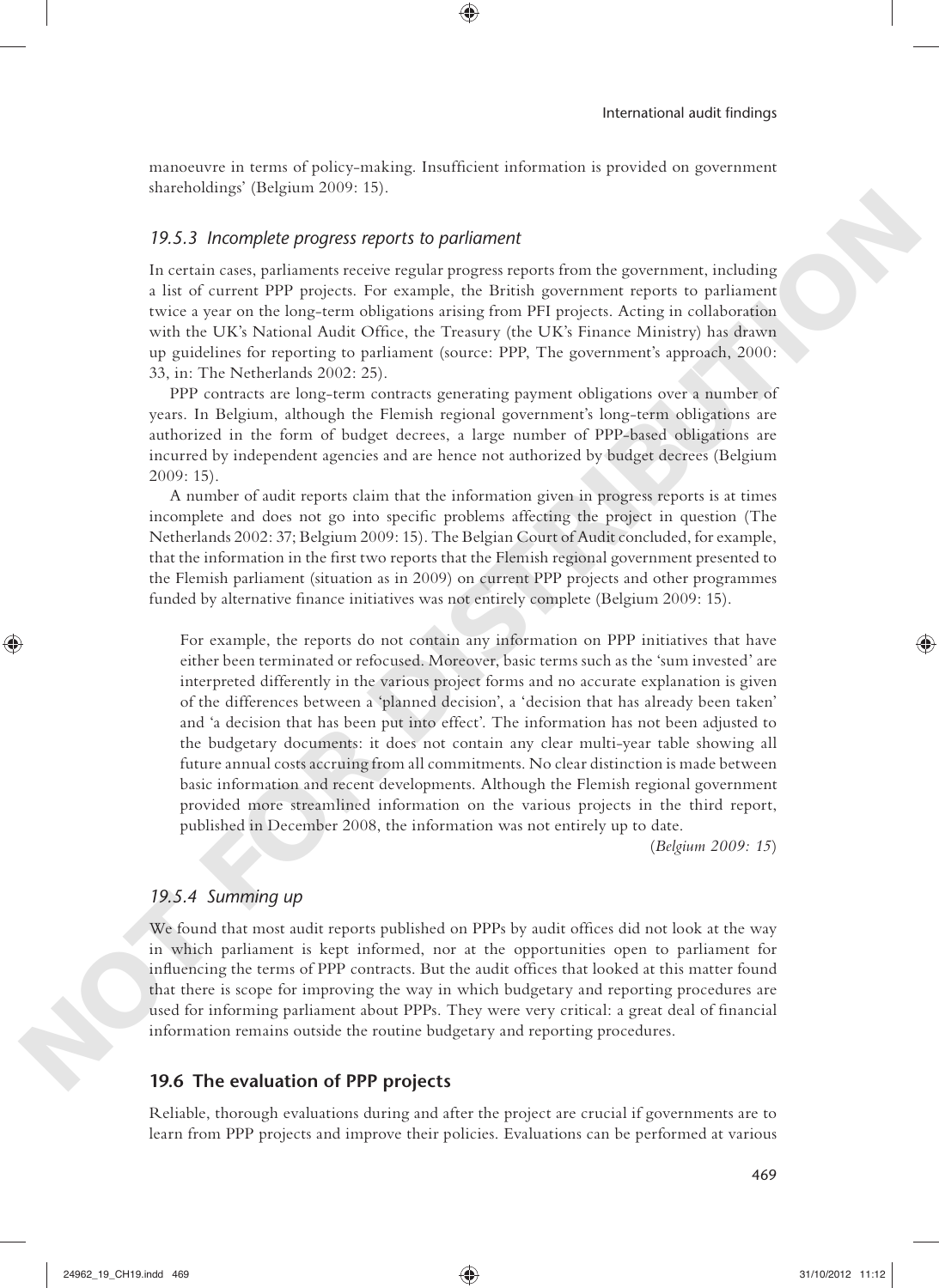stages of a project and may relate to certain discrete project stages. For example, they may cover the procurement procedure, the operational stage or the entire process. This section discusses the following topics:

⊕

- practical and methodological difficulties encountered in performing evaluations of DBFM(O) projects;
- providing evidence of the added value inherent to DBFM(O) projects.

#### *19.6.1 Government evaluations and analyses often absent or incomplete*

The reports published by audit offices show that, in practice, the evaluations produced are often not good enough to provide a basis for support or as input for learning.

*First of all*, the performance of a project evaluation is not always part of the standard project procedure. This is a missed opportunity for governments to learn from their mistakes. The UK's National Audit Office does not mince its words, concluding that 'a lack of systematic evaluation of operational projects results in missed lessons and means that the costs and benefits commonly assumed in business cases remain largely unproved' (UK 2009: 20).

*A second problem* is the absence of measurable project objectives or policy aims, which makes it difficult to perform good evaluations in practice. This is just as much a problem for the audit offices themselves, which do not have any objectives they can use as reference points for their audits.

The documents supporting the decisions in principle taken by the Flemish regional government refer to the policy objectives the PPP projects are supposed to help achieve. However, the specific objectives formulated for the projects in question are not sufficiently SMART to enable a policy review to be performed after the completion of the projects. (*Belgium 2009: 33*)

*A third problem* for both evaluators and auditors alike is the absence of relevant data and reference material (see subsection 19.1.2). For example, there is still a shortage of good cost analyses at present, because data are often not collected in a systematic way. This means that it is not possible to make a good comparison between different types of contract or different methods of government procurement. The UK's National Audit Office reports that:

the main reason that we have not seen such costs comparisons is because departments do not collect data on whole- life costs of projects in a systematic way: central government rarely collects data from local government-funded projects or a devolved funding; PPP costs are rarely collated centrally and, where they are, they are hardly ever updated for contract variations; the costs of ongoing services for conventionally procured buildings are rarely monitored, making whole-life costs very difficult to compare; different procurement routes collect data on different bases dictions the following testics<br> **Proximition** and controlled gradient different to DBTM(O) stropens.<br> **PROXIMERT** (Directors of the added violations and analytis (O) stropens.<br> **NOTES (Discrete and the added violations an** 

(*UK 2009: 49–50*)

## *19.6.2 Too little hard evidence of added value generated by PPPs*

Partly because of the absence of sufficiently robust evaluations, there is still no hard evidence to show that DBFM(O) projects represent the most efficient form of government procurement. Not surprisingly, many audit offices are critical about the promises made about

#### 470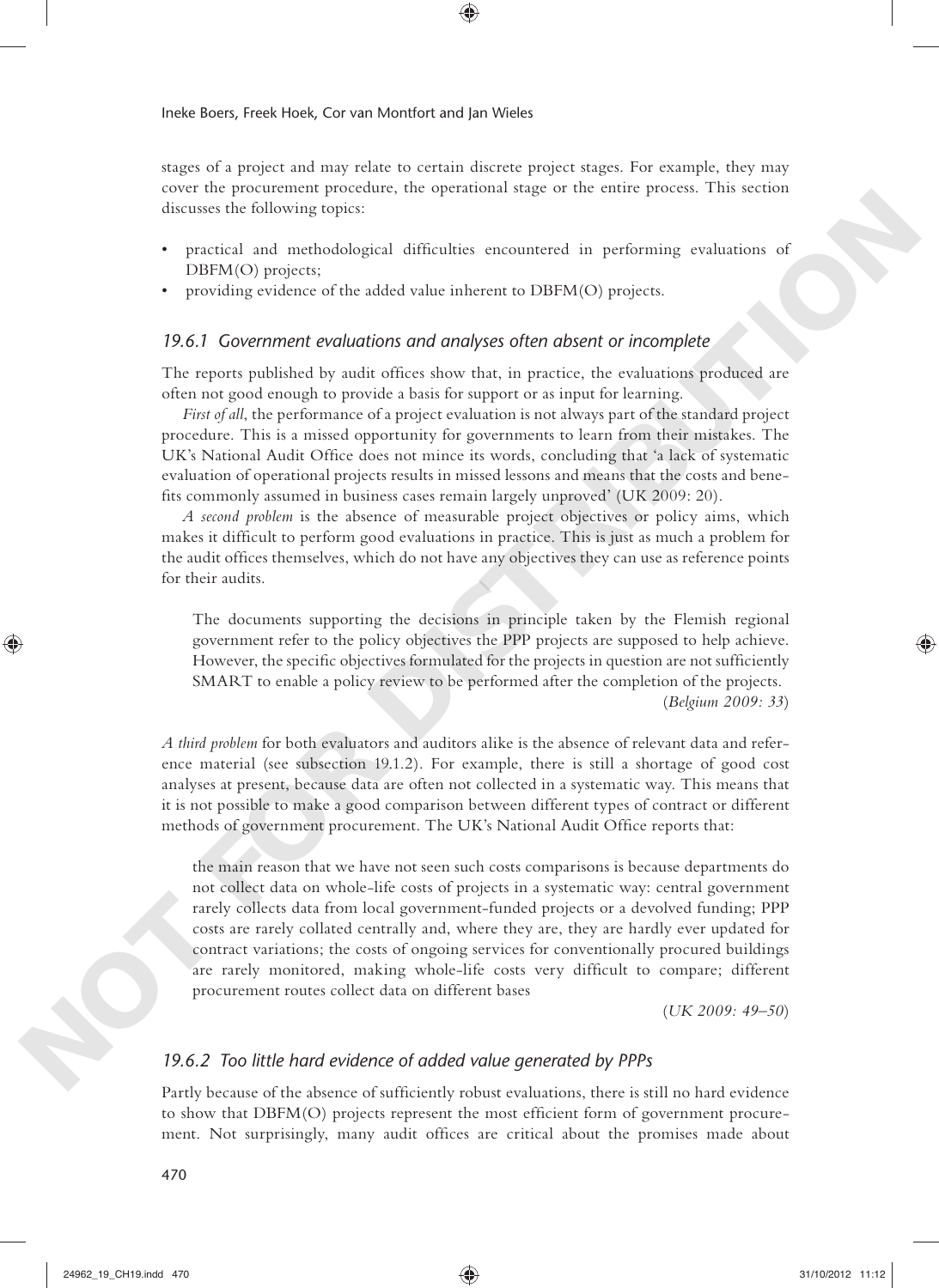DBFM(O) projects. The tone of many reports is that, whilst there are clearly potential benefits to be gained from using PPPs, there is no reason, in the light of the practical problems, to assume that these benefits will automatically accrue.

⊕

We find that using private finance brings benefits, but these cannot be counted on. Our reports assess VFM at a particular point in time. That may be after contract letting or at some stage during the contract's operation. Based on these snapshots, we have found some projects which have the potential to be VFM, some where the VFM is uncertain, and some where the project has failed to achieve VFM, normally because it was tendered or managed poorly.  $[...]$  It is easier to count the failures: a fifth of the projects we have examined have clearly failed to achieve VFM, normally due to poor tendering or contract management. precisions, to assume that these benefits will automatically accrue.<br>We find that sake private finance laterally best<br>offs. Any theory are expected to the proposition projection prior in the<br>s. The results of the stress o

(*UK 2009: 19*)

Various audit offices have attempted to ascertain whether PPPs are in effect cheaper than a public- sector alternative. Some reached a cautiously positive conclusion. For instance the Hungarian State Audit Office, which performed an audit of a PPP formed to provide student accommodation, concluded that the use of a PPP had resulted in any event in lower maintenance costs (Hungary 2007b: 1–2).

Per-unit maintenance costs are lower at the newly constructed dormitories and the reconstructed residence halls than at the traditionally run residence halls.

(*Hungary 2007b: 2*)

On the other hand, the UK's National Audit Office claims there is no evidence to support the assertion that the whole-life cost of PPPs is lower than that of conventional contracts (UK 2009: 27).

PFI provides a contractual guarantee that the public client will fund the ongoing maintenance of the building. This has generally meant higher annual maintenance costs than previously and less budgetary flexibility.  $[\ldots]$  Whether it will lead to an overall reduction in whole-life costs would be very difficult to prove.

(*UK 2009: 27*)

The Bavarian Supreme Court of Audit even concludes that PPP road construction projects did not actually generate any efficiency gains that could not have been obtained with conventional procurement methods (Germany, Bavaria 2006).

The Bavarian Supreme Court of Audit summarizes the results of its audits as follows: a realistic cost comparison cannot identify any benefits of a PPP over a conventional solution. Cost savings arise if construction work proceeds without any delays. This would also have been possible if the conventional method had been used. The same applies to the cost advantages in using a general contractor as compared with breaking the project down into separate components in accordance with the procurement guidelines.

(*Germany, Bavaria 2006: 62*)

Although PPPs are expected to improve the manageability of costs and reduce the risk of budget overshoots, a number of audit offices did identify instances of overspending and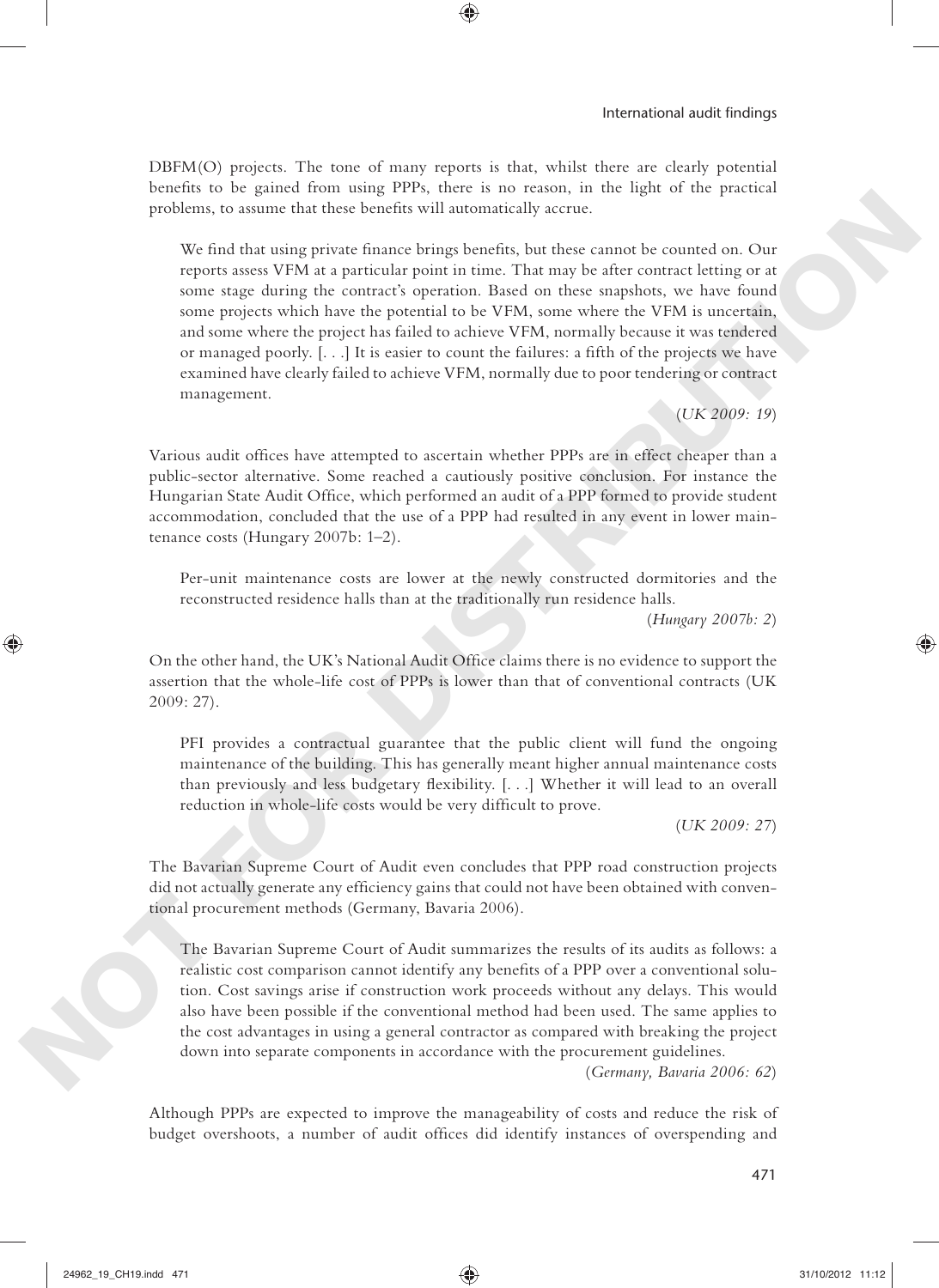higher-than-estimated project costs (e.g. Czech Republic 2008 and Canada, Quebec 2010). These may be the result of changes in criteria or conditions, but equally they may be due to a failure to take account of all relevant costs in advance.

⊕

## *19.6.3 Summing up*

It is clear from the audit reports we examined that good DBFM(O) evaluations are few. Methodological problems and a lack of willingness to undertake critical evaluations are the main contributory factors. At the same time, the few evaluations that were included in the audits didn't show clear evidence that DBFM(O) projects are more efficient than the traditional forms of procurement.

## **19.7 Policies and conditions for successful PPPs**

Audit offices pinpoint a number of vital requirements that both government policy and government organizations need to meet in order to ensure that PPPs are successful. These are:

- a clear definition of the public interest that is at stake;
- the use of a programme-based approach;
- the use of standardized contracts and manuals;
- the creation of knowledge resource centres.

## 19.7.1 A clear definition of the public interest that is at stake in the PPP

Audit offices attach great value to a clear definition of the public interests that are at stake in the PPP in question (e.g. ISSAI 5220: 18; ISSAI 5240: 8; USA 2008: 9)

Governments in some countries, including Australia and the UK, have developed systematic approaches to identifying and evaluating public interest before agreements are entered into, including the use of public interest criteria, as well as assessment tools, and require their use when considering private investments in public infrastructure. For example, a state government in Australia uses a public interest test to determine how the public interest would be affected in eight specific areas, including whether the views and rights of affected communities have been heard and protected and whether the process is sufficiently transparent. **A failure to the account of all relevant cost in advance.**<br> **NOTEST** 2000 and the main tensor that a greater the space (DBFM(C)) evaluations are two scalar of the same contribution in the same time, the cost would constr

(*USA 2008: 9*)

## *19.7.2 Programme- based approach*

Audit offices often recommend that government departments and agencies adopt a programmebased approach to PPPs (e.g. Hungary 2009: 3). The UK's National Audit Office claims that:

greater support for public authorities is provided by those departments managing their PPPs as part of a structured programme, such as the Waste Infrastructure Development Programme and the Building Schools for the Future programme. These departments provide an overall aim of the programme, develop the private- sector supply side, evaluate projects and disseminate good practice. Our reports on these programmes have highlighted the benefits that such an approach can bring to a portfolio of projects.

(*UK 2009: 60*)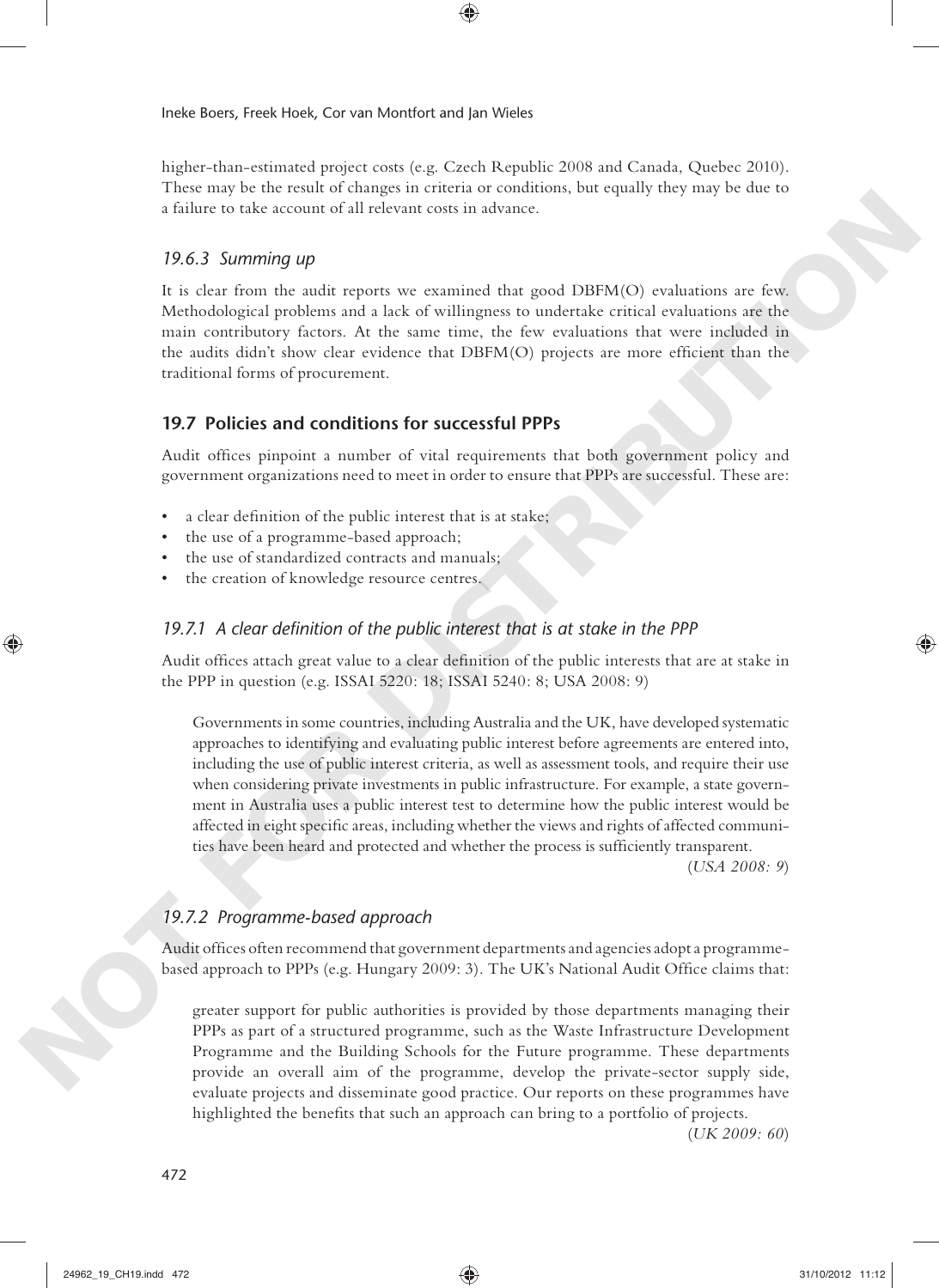However, some audit offices also levelled criticisms at such structured programmes or PPP resource centres. For example, the Netherlands Court of Audit criticized the measurability of the objectives set for the Dutch PPP Knowledge Resource Centre (i.e. no targets and no quality definition; The Netherlands 2000: 14, 19-20). In its report *National Maritime Development Programme*, the Office of the Comptroller and Auditor General of India wrote that PPPs had not yet got off the ground, partly because no clear time schedule for all stages of schemes was formulated and 'that concerted efforts should be made to implement these schemes in a time- bound manner' and also that 'while framing BOT agreements performance benchmarks need to be fixed as per identified best practices' (India 2010: 86, 93).

⊕

#### *19.7.3 Standardized contracts and manuals*

In their audit findings and recommendations, the audit offices stress the importance of using standardized contracts and procurement procedures, and of producing guidelines and manuals for these. The UK's National Audit Office believes that these should offer great advantages in that 'standardized contracts generally provide a sound basis for the allocation of generic risk in a PFI project' (UK 2009: 23). 'Standardisation enables private finance contracts to achieve greater consistency in best practice' (UK 2009: 29). As the Belgian Court of Audit sees it, standardization leads to lower transaction costs, less complexity and greater transparency (Belgium 2009: 14). The Auditor General of Nova Scotia points to another benefit: 'a contract management manual, for instance, would provide guidance to current and new staff, helping to ensure there are adequate and consistent contract management processes followed when staff responsibilities change or new staff are hired' (Canada, Nova Scotia 2010: 37). measureshing of the objective set for the Ducation PIP (Nowolegy Resource Centre (i.e., notation (i.e., notation Poissing Centre (i.e., notation Centre (i.e., notation Check and Address Centre (i.e., notation Centre of th

Whereas many audit offices (e.g. USA 2009: 38-9; Canada, Nova Scotia 2010: 37; Hungary 2007b: 1; Belgium 2009: 14) found that no manuals on PPPs were available, in those countries in which manuals had been produced, these sometimes displayed shortcomings. For example, the Netherlands Court of Audit found in 2002 that the manual produced by the Ministry of Finance for the financial management of PPP and DBFM(O) projects did not discuss the aspects of integrity of staff (The Netherlands 2002: 77).

## *19.7.4 Knowledge resource centres*

Audit offices found that, as a consequence of the lack of standardization, the transfer of knowledge all too often took place on an *ad- hoc* basis (e.g. Belgium 2009: 14). They emphasized the importance of PPP resource centres and support units (e.g. Lithuania 2008: 4; Canada, Alberta 2007: 38).

cooperation between the public and private sector hides high risks as long as there is [. . .] no organization responsible for the coordination, evaluation and auditing tasks.

(*Hungary 2005: 3*)

A number of audit offices recommended setting up national knowledge resource centres to support local and regional authorities, as well as individual organisations such as schools (e.g. USA 2009: 38–9). As far as they are concerned, these resource centres and support units do not necessarily need to be public- sector organisations. The US Government Accountability Office points out, for example, that: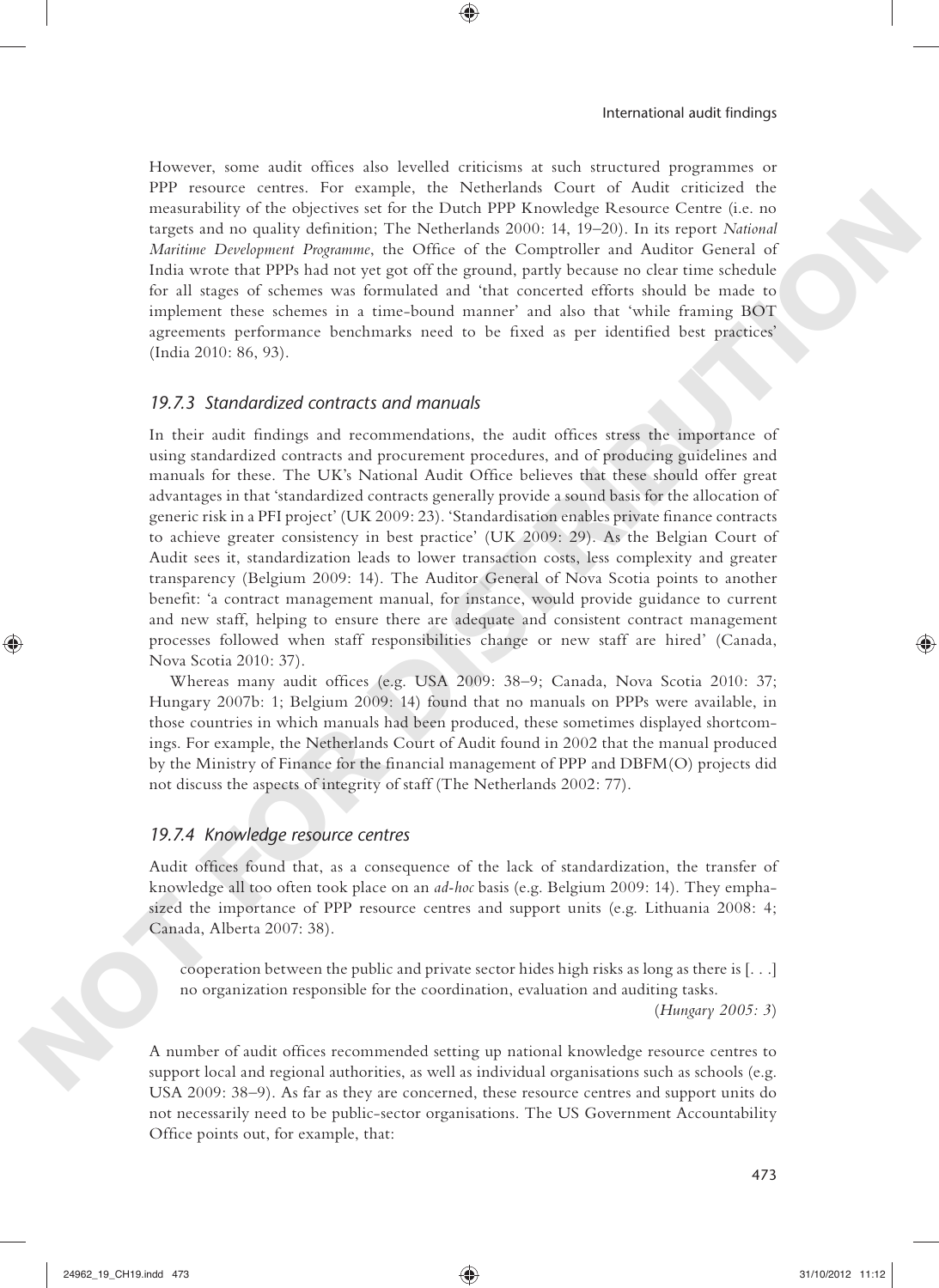some countries have further protected the public interest in transit projects that use alternative approaches by establishing quasi- governmental entities to assist project sponsors in implementing these arrangements. Entities such as Partnerships UK, Partnerships Victoria, and Partnerships BC are often fee-for-service and associated with Treasury Departments on the provincial and national levels.

◈

(*USA 2009: 37*)

The US Government Accountability Office goes on to say that:

according to officials in the UK and Canada, these entities create a consistent approach to considering public- private partnerships, such as understanding a project's main risks, which can reduce the time and costs incurred when negotiating a contract. Further, by using standardized contracts developed by these entities, project sponsors can reduce transaction costs – such as legal, financial, and administrative fees – of implementing transit projects that use alternative approaches. Moreover, project sponsors and consultants told us that entities like Partnerships UK and Partnerships BC can foster good public- private partnerships and help further protect the public interest by ensuring consistency in contracts and serving as a repository of institutional knowledge. Implementing those arrangements. Entiring with use of a Phermaline WK. Pirraching the space and the space and the space and the space of the space of the space and the space of the space of the space of the space of the s

(*USA 2009: 37*)

#### *19.7.5 Summing up*

It is remarkable to read so frequently in audit reports that governments have failed to take basic action such as drafting standardized contracts and producing PPP manuals. Governments would also appear to be bad at institutionalizing their own knowledge. In this sense, a programmebased approach coupled with a clear definition of the nature of the public interest that is or should be addressed by the PPP in question is crucially important. Audit offices stress the importance of standardization as allowing governments to lower the transaction costs and mitigate the lack of expertise and the degree of continuity. The latter is a particular problem for governments as compared with private- sector parties, who are generally able to offer better pay.

## **19.8 General conclusions and lessons learned**

A number of summary conclusions may be drawn, and lessons learned, from our analysis of the audit reports. Broadly speaking, we conclude that audit offices are fairly critical with regard to PPPs. As might be expected, audit office reports tend to focus more on those aspects where there is scope for improvement than on things that go well. The main conclusions and lessons regarding PPPs – which also can be read as a list of do's and don'ts -are the following:

## *19.8.1 Added value test*

A number of audit offices found that no added value tests had been performed to corroborate the financial and economic benefits ascribed to PPP projects. At the same time, various audit reports pointed out that, even where such tests were used, certain limitations were inherent to them and their use by decision- makers. The same applies to the conclusions drawn on the basis of the results of added value tests: there is often insufficient evidence to support such conclusions. The claims made about the efficiency gains generated by PPPs on the basis of the outcome of these tests are debatable at the very least.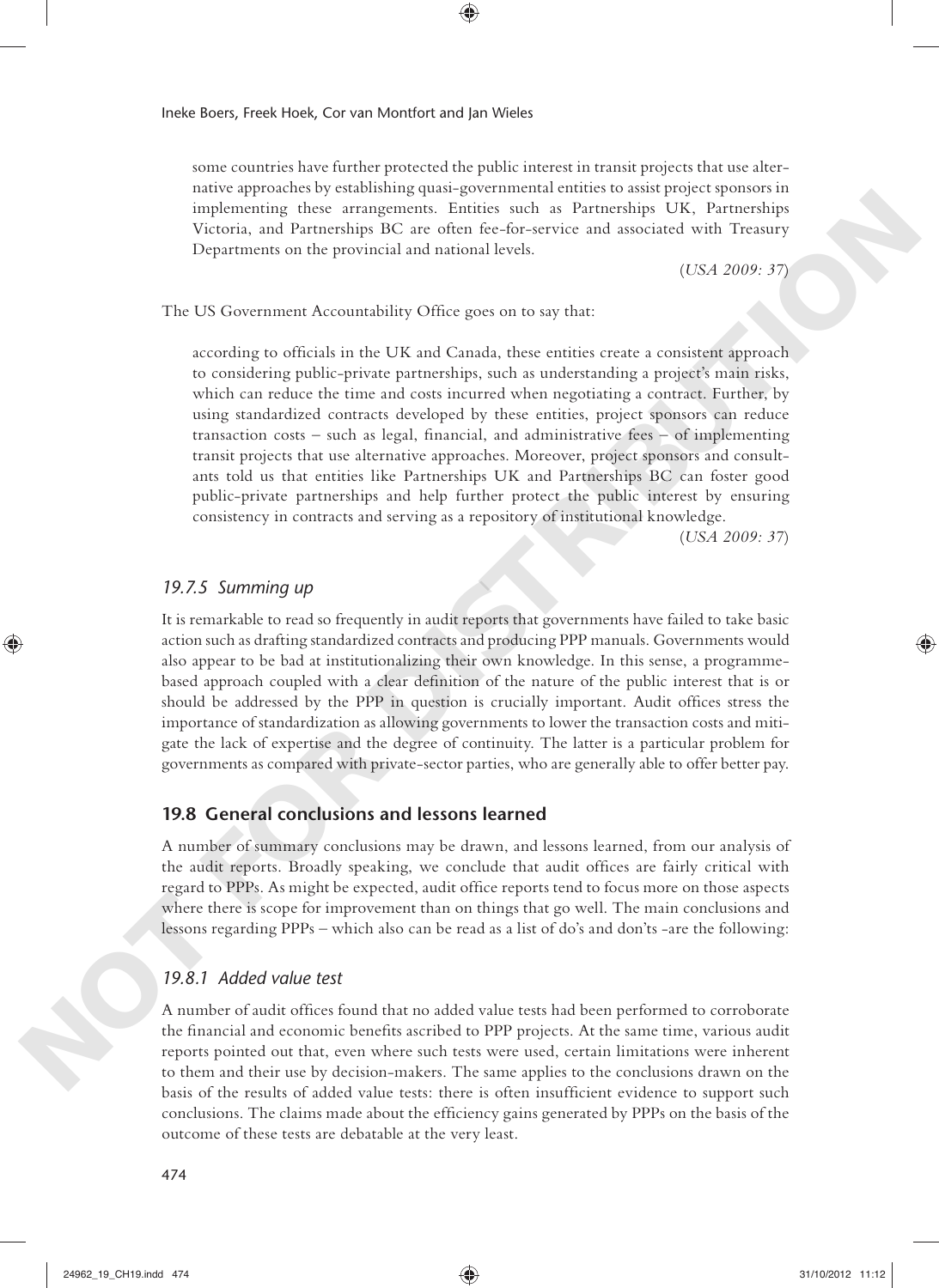## *19.8.2 Procurement*

The procurement procedures on which PPP contracts are based is a recurring topic in audit reports. According to the audit offices in question, the tender procedures followed are generally  $-$  albeit not always  $-$  adequate, with problems arising for example where insufficient account is taken of market conditions or where not enough competitive bids are received. One problem frequently identified by audit offices is the absence of sufficient internal and external controls. These controls would sometimes appear to conflict with the need for preserving the confidentiality of sensitive business information in relation to the projects in question.

## *19.8.3 Financing and costs*

Apart from one or two exceptions, the findings of audits of the financing and costs of PPP projects are all very critical: cost calculations are not complete, alternatives are not compared on a comparable basis, and the government still bears a disproportionate degree of the risk and hence ends up footing too much of the bill. The incentive to keep the cost of the project off the balance sheet may result not only in the added value test being biased towards a PPP approach, but also in the terms of PPP contracts being less than ideal.

## *19.8.4 Contract management*

Many audit offices also found shortcomings in both the planning and execution of contract management, pointing in this connection to the difficulty of formulating good performance indicators. In some cases, contracts do not contain effective monitoring clauses. In other cases, even where there is a well- designed system of performance management, the monitoring activities and internal controls do not actually work properly in practice. The fact that government officials do not possess the necessary expertise is a problem in this respect. Audit offices also found that amendments made to contracts after they have been signed tend to jeopardize their added value. The procedures procedures on World PPF contracts are loased as a contempt point. In a matrix and the contract of the state of the state of the state of the state of the state and the state and the state and the state and t

## *19.8.5 Political accountability*

Broadly speaking, we found that most audit reports did not look at the way in which parliament is kept informed, nor at the opportunities open to parliament for influencing the terms of PPP contracts. In addition to reporting to parliament on specifi c projects and submitting progress reports on policy, there is also scope for using routine budgetary and reporting procedures to inform parliament about PPPs. This is a point about which audit offices that looked into the information of parliament are very critical: a great deal of financial information remains outside the regular budgetary and reporting procedures.

## *19.8.6 Evaluations*

Good DBFM(O) evaluations are few and far between. In part, this is due to methodological problems and a lack of willingness to undertake critical evaluations. This is a missed opportunity for the public sector to learn from past mistakes. At the same time, we also found that the value for money and added value of PPP projects are aspects that can be computed only in the long term, on the basis of the whole life of the contract in question, which often extends to a period of over 30 years. Hardly any PPP projects have reached this point yet.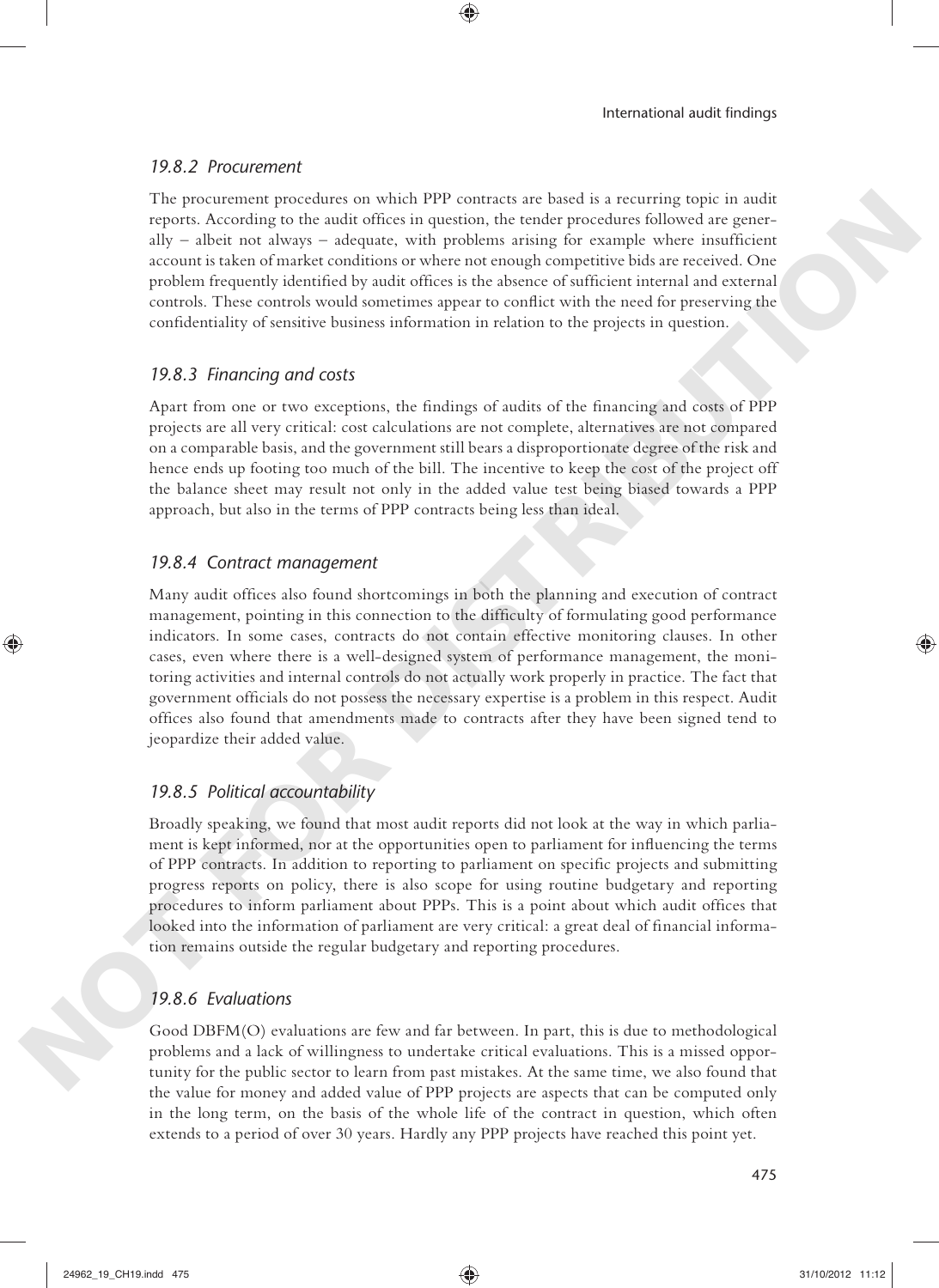#### *19.8.7 Organization and prerequisites*

A number of audit offices argue in favour of a policy on PPP and the adoption of a programmebased approach to PPP projects. These are often absent. A PPP policy should include a clear definition of the nature of the public interest that is at stake in the projects in question, as well as a thorough analysis of the added value of using a PPP as compared with a public-sector alternative. This policy should be underpinned by facilities for collecting and sharing knowledge and experience in the form of knowledge resource centres, and by the development of standardized contracts and manuals. In those cases where governments have formulated a policy on PPPs, it is not always fully adopted in practice. A most of ansatted reaches point in the basis of the state of the state of the state of the state of the state of the state of the state of the state of the state of the state of the state of the state of the state of the

◈

To sum up, huge public interests are often at stake in PPP projects, in terms of the nature and quality of the public services and facilities delivered by them, and the amount of public money invested in them. Audit offices can have an important contribution in this field, not only by issuing audit reports on the subject but also by publishing best practices and guidelines for (the audit of) PPP projects.<sup>2</sup> Public accountability is a key aspect of PPP projects, and improving accountability can help to improve both the decision- making on these projects and the value for money they generate.

## **Notes**

- $\star$  This chapter does not necessarily reflect the opinion of the Netherlands Court of Audit.
- 1 The worldwide association of national audit offices, INTOSAI, has 188 members in 193 officially existing countries. National audit offices are relatively new phenomena in some countries, such as the new democracies in Africa and Eastern Europe. In many other countries, however, they have been around for many centuries.
- 2 The UK's National Audit Office is a particularly keen exponent of this. INTOSAI, the international organization of supreme audit institutions published several guidelines for the audit of PPP's (ISSAI 5220, 5240). The Office of the Comptroller and Auditor General of India has also formulated guidelines for auditing PPP projects (e.g. India 2009).

#### **References**

Australia, New South Wales (2006). The Audit Office of New South Wales.

- Auditor General's report . Performance Audit . *The New Schools Privately Financed Project*. Sidney , March 2006.
- Australia, New South Wales (2009). The Audit Office of New South Wales. Auditor General's report. Performance Audit. *Handback of the M4 Toll way. Roads and Traffic Authority of NSW*. Sidney, October 2009.
- Australia, Victoria( 2008 ). Victorian Auditor General . *The New Royal Women's Hospital a public private*  partnership. June 2008.
- Australia, Victoria( 2009 ). Victorian Auditor General . *The New Royal Children's Hospital a public private*  partnership. May 2009.
- Austria( 2010 ). Österreichische Rechnungshof . *Umsetzung des PPP–Konzessionsmodells Ostregion, Paket 1*. Berichte Bund 2010/2, 10 February 2010.
- Belgium( 2007 ). Rekenhof . *Besluitvorming Oosterweelverbinding*. Verslag van het Rekenhof aan het Vlaams Parlement. Stuk 40 (2007–2008) – Nr. 1. Zitting 2007–2008, 30 oktober 2007.
- Belgium( 2009 ). Rekenhof . *Publiek- private samenwerking bij de Vlaamse overheid*. Verslag van het Rekenhof aan het Vlaams Parlement. Brussel, februari 2009. Stuk 37-A (2008–2009) – Nr. 1. Zitting 2007– 2008, 25 februari 2009.
- Canada, Alberta (2007). Auditor General Alberta. Annual report of the Auditor General of Alberta 2006– 2007, Volume 1of 2 , pp. 29 – 61 . *Assessing and prioritizing Alberta's infrastructure needs*. 19 September 2007 .
- Canada, Alberta (2010). Auditor General Alberta. Report of the Auditor General of Alberta, pp. 13-30. *Alberta Schools Alternative Procurement*. April 2010.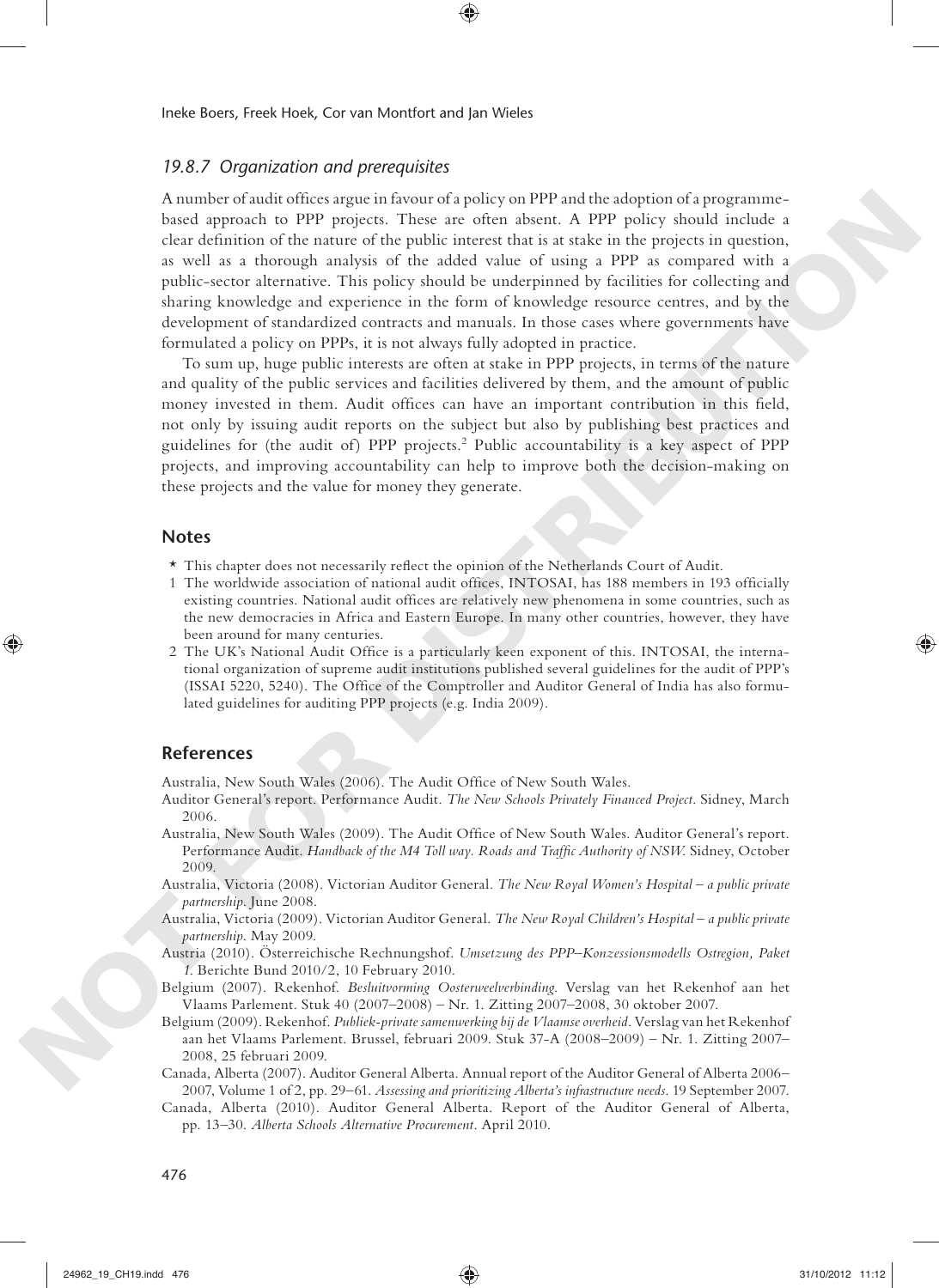Canada, Nova Scotia (2010). Office of the Auditor General. Report of the Auditor General, pp. 27-49. *Chapter 3. Education: Contract Management of Public–Private Partnership Schools* . February 2010 .

- Canada, Ontario (2008). Office of the Auditor General of Ontario; 2008 Annual Report, pp. 102–24. *Chapter 3, Section 3.03. Brampton Civic Hospital Public- private Partnership Project* . Fall 2008.
- Canada, Quebec (2009). Auditor General of Quebec. Report of the Auditor General of Quebec to the National Assembly for 2009–2010. Volume II. Highlights, pp. 15–18. Watch over the projects to *modernize Montréal's University Health Centers* . November 2009 .
- Canada, Quebec (2010). Auditor General of Quebec. Report of the Auditor General of Québec to the National Assembly for 2010–2011 . *Special report on the projects to modernize Montreal's University Health Centers*. Highlights.
- Czech Republic (2008). Nejvyšší kontrolní úřad (Supreme Audit Office). Informace z kontrolní akce č. 08/16; Projekt partnerství veřejného a soukromého sektoru Výstavba justičního areálu v Ústí nad Labem. 2 December 2008. Supreme Audit Office, The Czech Republic. *Efficiency of the public-private partnership project in Ústí nad Labem unguaranteed*. Press Release – 2 December 2008 . Counter (Function 2011). And the former interaction Counter (Function 2018) and the state of the state of the state of the state of the state of the state of the state of the state of the state of the state of the state o
	- Germany( 2009 a). Der Präsident des Bundesrechnungshofes als Bundesbeauftragter für Wirtschaftlichkeit in der Verwaltung. Chancen zur Entlastung und Modernisierung des Bundeshaushalts. Bonn, 23 November 2009.
	- Germany( 2009 b). Der Präsident des Bundesrechnungshofes als Bundesbeauftragter für Wirtschaftlichkeit in der Verwaltung. Gutachten des Bundesbeauftragten für Wirtschaftlichkeit in der Verwaltung . *Zu Öffentlich Privaten Partnerschaften (ÖPP) im Bundesfernstraßenbau*. Gz.: V 3 – 2006 – 0201 vom 05.01.2009.
	- Germany, Baden-Württemberg( 2009 ). Rechnungshof Baden-Württemberg; *Wirtschaftlichkeitsanalyse von ÖPP-Projekten der ersten und zweiten Generation bei Hochbaumaßnahmen des Landes*. Az.: V-1208HB-0602.14. Beratende Äußerung nach § 88 Abs. 2 Landeshaushaltsordnung. März 2009.
	- Germany, Bavaria (2006). Bayerischer Oberster Rechnungshof. Jahresbericht 2006, pp. 53-62. TNr. 18. *Öffentlich Private Partnerschaften im Staatsstraßenbau* . Oktober 2006 .
	- Hungary (2005). Summary of the audit of the operation of the financial management of the Ministry of Justice, Report no. 0567, December 2005.
	- Hungary (2006). Summary of the comparative audit on the funding arrangements for motorway development projects, Report no. 0645, December 2006.
	- Hungary (2007a). *Summary of the audit of the building and financial operation of the Palace of Arts*, Report no. 0660, January 2007.
	- Hungary( 2007 b). *Summary of the higher education investment programme for residence halls*, Report no. 0741, October 2007.
	- Hungary (2009). Summary of the Audit on the Implementation of PPP Development Projects of Local *Governments Supported in the Framework of the Sport XXI Facility Development Programme and on the*  Projects' Impact on the Services Provided by Local Governments, Report no. 0919, July 2009.
	- India( 2008 a). Comptroller and Auditor General of India. Audit Report (Civil), Uttarakhand for the Year 2007–2008, Chapter III, Section 3.1. *Public Private Partnership Project: Uttaranchal Bamboo Foundation* .
	- India( 2008 b). Comptroller and Auditor General of India . *Public Private Partnership in implementation of Road Project by National Highways Authority of India (PSU)*. Performance Audit – Report 16 of 2008.
	- India( 2009 ). Comptroller and Auditor General of India . *Public Private Partnerships (PPP) in Infrastructure Project*. Public Auditing Guidelines.
	- India( 2010 ). Comptroller and Auditor General of India. Report No. 3 *Performance Audit of Functioning of Major Port Trust in India – Ministry of Shipping. Section 6.1 National Maritime Development Programme* . Report No. 3 of 2009–2010, pp. 80–93.
	- ISSAI 5220 . International Standards of Supreme Audit Institutions. INTOSAI Professional Standards Committee. ISSAI 5220 . *Guidelines on Best Practice for the Audit of Public/Private Finance and Concessions (revised)* .
	- ISSAI 5240 . International Standards of Supreme Audit Institutions. INTOSAI Professional Standards Committee. ISSAI 5240 . *Guideline on Best Practice for the Audit of Risk in Public/Private Partnership (PPP)* .
	- Ireland( 2004 ). Comptroller and Auditor General. Report on Value for Money Examination Department of Education and Science . *The Grouped Schools Pilot Partnership Project* . June 2004
	- Ireland (2006). Comptroller and Auditor General. Annual Report 2006. Presented pursuant to Section 3(11) of the Comptroller and Auditor. General (Amendment) Act, 1993 – Dublin. *The Public Private Partnership Pilot Schools Project – Follow Up*, pp. 94–102.